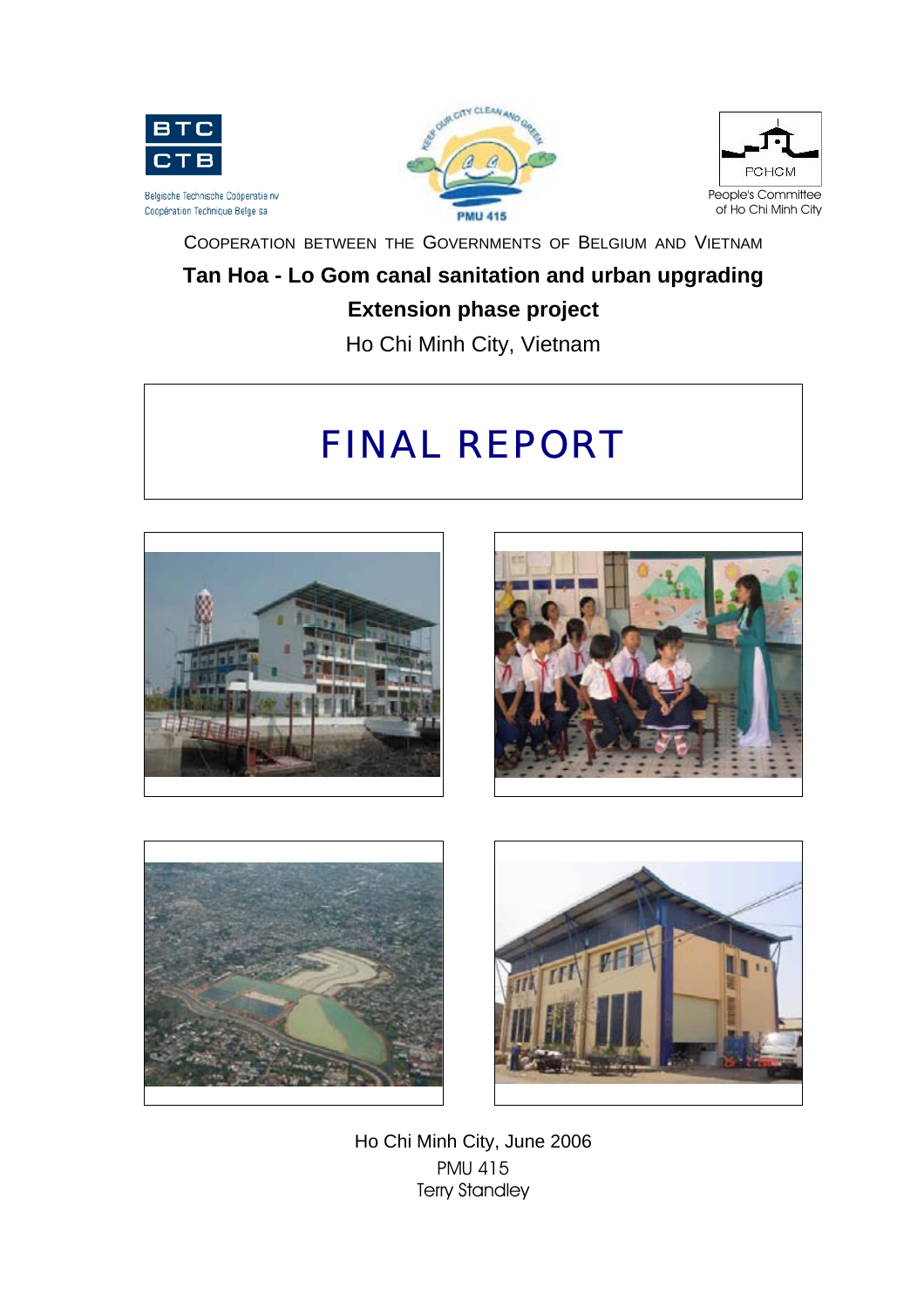



# **Tan Hoa Lo Gom Canal Sanitation and Urban Upgrading Project VIE/01/006**

# **BASIC INFORMATION ON THE PROJECT**

| Country                             |                                                    | : Vietnam                                |  |
|-------------------------------------|----------------------------------------------------|------------------------------------------|--|
| DAC Sector and subsector            |                                                    | : Environment, Urban Poverty             |  |
|                                     | National institution in charge of the execution    | : People's Committee of Ho Chi Minh City |  |
| Agencies in charge of the execution |                                                    | : City Departments and Districts         |  |
|                                     | Number of BTC international cooperation experts: 2 |                                          |  |
|                                     | Duration of the project (according to SA/SC)       | $: 39$ months                            |  |
| Start date of the project:          | according to SA/SC : 1 October 2001<br>effective   | : 1 October 2001                         |  |
| End date of the project:            | according to SA/SC : 31 December 2004<br>effective | : 30 June 2006                           |  |
| Project management methods          |                                                    | : Direct Management                      |  |
| Total budget for the project        |                                                    | : 21,311,065 EUR                         |  |
| Period covered by the report:       |                                                    | : 1 October 2001 – 30 April 2006         |  |

|    | Annexes                                             | Yes | N <sub>0</sub>  |
|----|-----------------------------------------------------|-----|-----------------|
|    | Results summary                                     |     | Incl. in report |
| 2. | Situation of receipts and expenses until 30/4/06    | v   | See SC8 report  |
| 3. | Disbursement rate of the project until 30/4/06      |     | See SC8 report  |
| 4. | Personnel of the project                            | V   |                 |
| 5. | Subcontracting activities and invitations to tender | V   |                 |
| 6. | Equipments                                          | Y   |                 |
| 7. | <b>Trainings</b>                                    | v   |                 |
| 8. | <b>Backers</b>                                      |     |                 |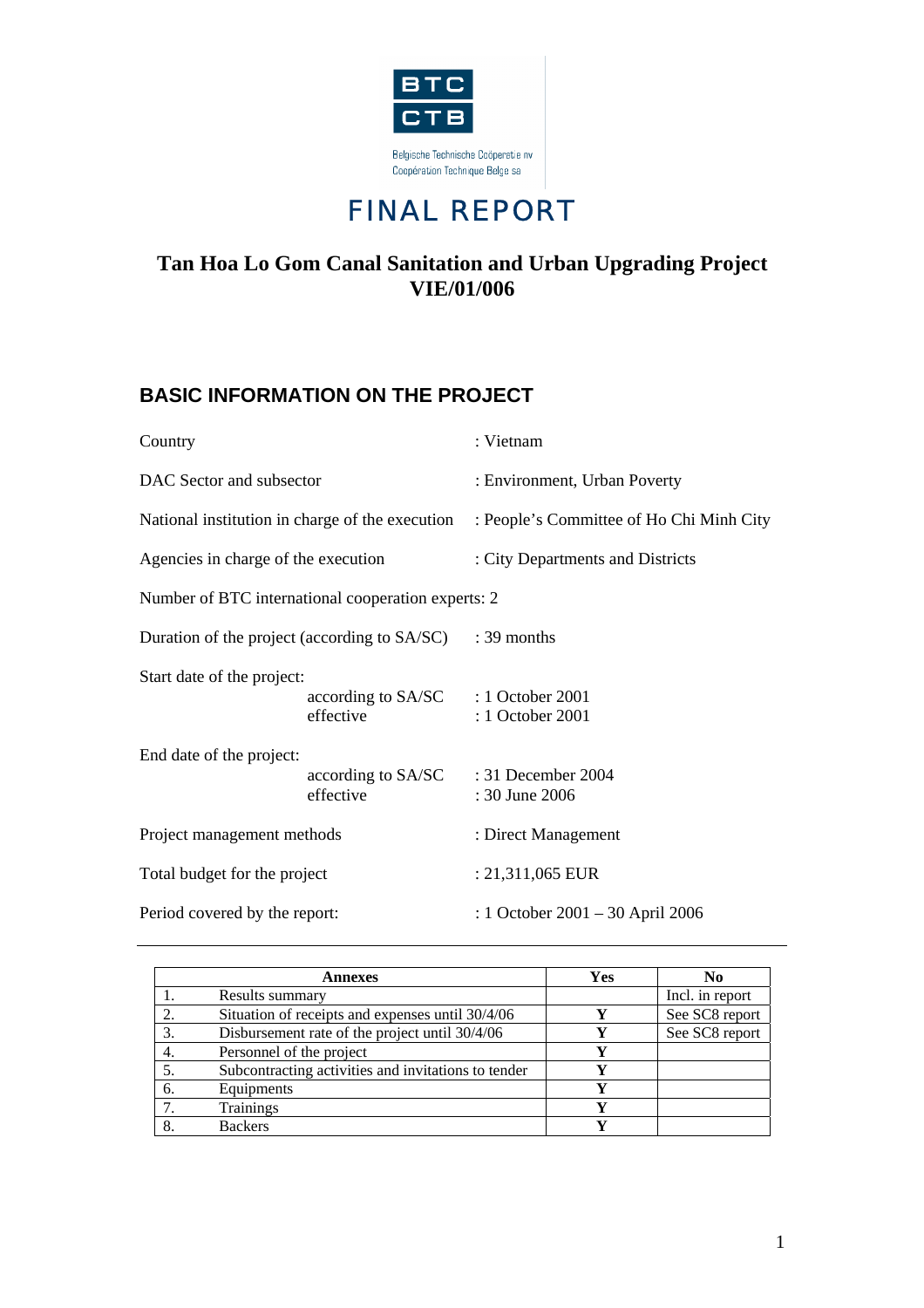# **CONTENT**

# **Preface**

# **Summary of observations, conclusions and recommendations**

# **PART 1 : APPRAISAL**

# **PART 2 : SUMMARY OF THE PROJECT IMPLEMENTATION**

# **PART 3 : COMMENTS AND ANALYSIS**

# **PART 4 : ANNEXES**

### Note:

PMU 415 hired a consultant to make the external final assessment of the project. His report is presented in the first two chapters.

In order to respect the BTC format as well, the parts 1 to 4 are added which repeat to some extend the information in the first two chapters.

The assessment was discussed to great length with the national and BTC coordinators and therefore no additional comments were necessary.

PMU 415 has added the annexes to this report.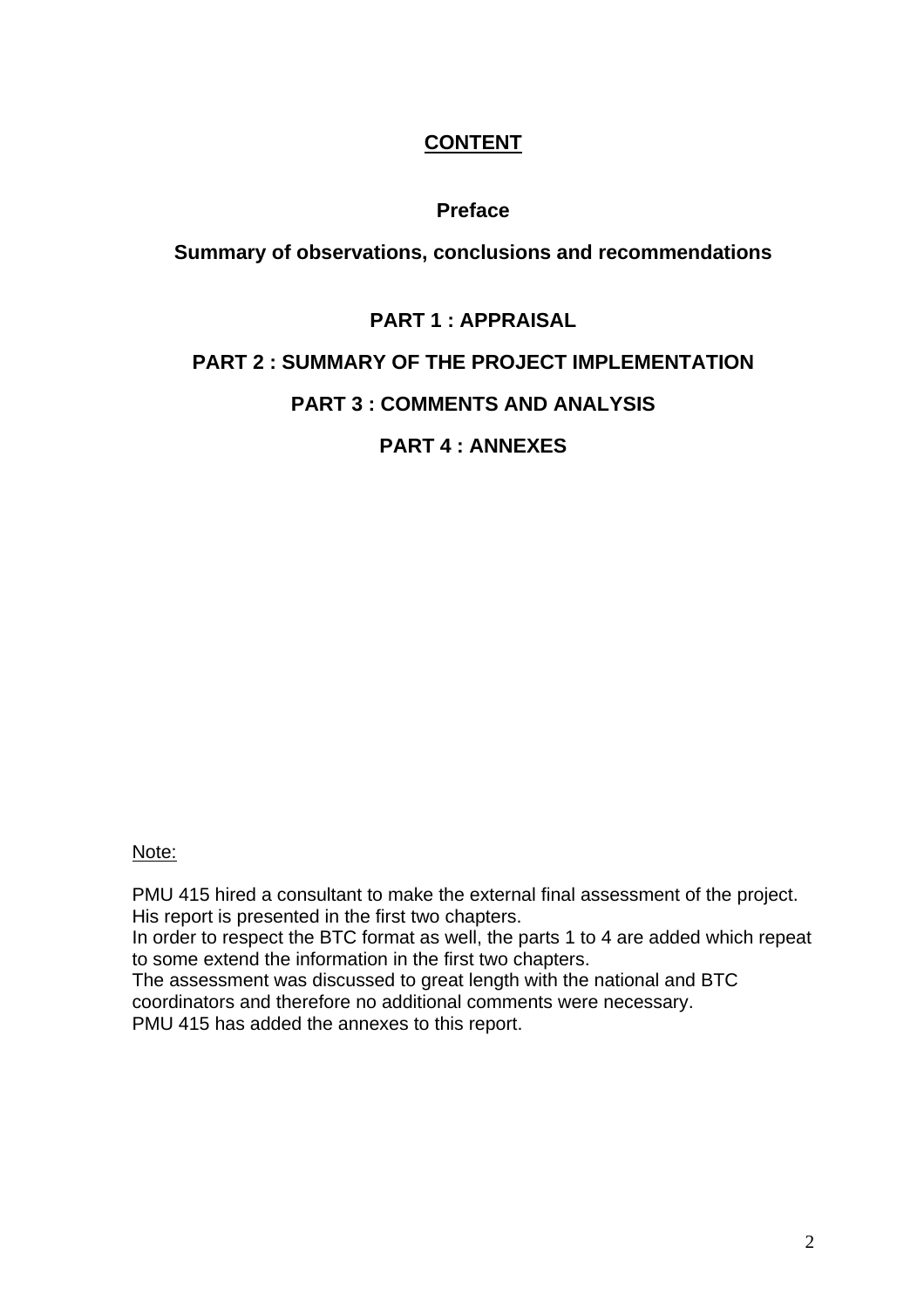### **Preface**

#### *report purpose and structure*

This final report is prepared in accordance with the mandate of the Belgium Government for projects executed by BTC. It serves as the formal terminal assessment for consideration by the compete range of donor and country partners. As such, it presents concise statements of results, observations, impacts, conclusions and recommendations and, in order to facilitate project comparisons, is required to closely follow the standard BTC reporting structure. The primary aim is therefore not to simply provide a descriptive review but to concentrate on evaluating the project and, given the project's key piloting function, to particularly focus on the learning and dissemination process and on the associated potential for replication. Although the specific purpose is to report on the second "extension" phase of the project, references are made where appropriate to performance over the complete project period, thereby providing a more comprehensive project perspective.

During the early months of 2006, the Project Management Unit commissioned four independent evaluations from teams of national and international experts, separately addressing each of the project's specific objectives and their corresponding pilot activities. Based on the resultant specialised reports and the outcome of the related seminars, a consolidated assessment at the level of the overall project are provided in the main body of this report. However, as a record of these more detailed evaluations, separate sub-project summary sheets are annexed along with the formally required logical framework analysis and the various project management data.

The report has been drafted in collaboration with the consultant commissioned to assist in analysing and consolidating the findings of the specialised evaluations. Where appropriate the format provides for specific separate comments by the "national execution official" and the "BTC execution official".

#### *project overview*

The project is located within the Hoa-Lo Gom (THLG) canal and the Den canal catchments to the south-west of the inner city area, covering a combined population of around 900,000 over an area of around 20 km2. This canal forms one of the most heavily polluted drainage systems within the interconnected and complex network of nearly 100 km for the city as a whole. The channels not only perform a function of drainage but also contribute to transportation and to the urban landscape. The banks of the rivers and canals also constitute the city's main concentrations of the urban poor in high density slum housing. The hazardous conditions are exacerbated by lack of maintenance, a shortage of appropriate infrastructure and lack of environmental awareness. The main THLG canal stretches about 7,600m while its branch canals have a combined length of about 12,000m. The canal itself is narrow and shallow and has many houses encroaching along its banks. There are 21 bridges some of which create transport bottlenecks. Flooding is prevalent due to canal overflow and poor surface-water drainage.

As the local economy built around boat transportation was slowing down in the early 1980s, the abandoned spaces along the canal were gradually taken over by refugees, with the first wave of immigrants being a consequence of the war. The rapid economic growth after 1986 accelerated the urbanisation and industrialisation process in an uncontrolled manner. Subsequent waves of rural migrants were attracted by economic opportunities. They either bought land illegally or occupied what was still considered public land. The early arrivals built slums on the banks of the canal, while those arriving later built out over the water surface, all contributing to an increasing discharge of untreated industrial, human and solid waste into the canal.

In June 1997, the Governments of Belgium and Vietnam signed a Specific Agreement for the Tan Hoa-Lo Gom Canal Sanitation & Urban Upgrading Project in Ho Chi Minh City, defined as a study project in order to tackle problems in a comprehensive way through a participatory approach. The project, which started in April 1998 and ended in September 2001 over a duration of 3 years and 6 months, is referred to as the first phase project. The Project Management Unit (PMU), designated PMU 415, collected and analysed a considerable amount of physical and socio-economic data. Capacity-building was a major activity from the start and a structure was set-up to assure the participatory process. This approach involved all levels of city departments and local authorities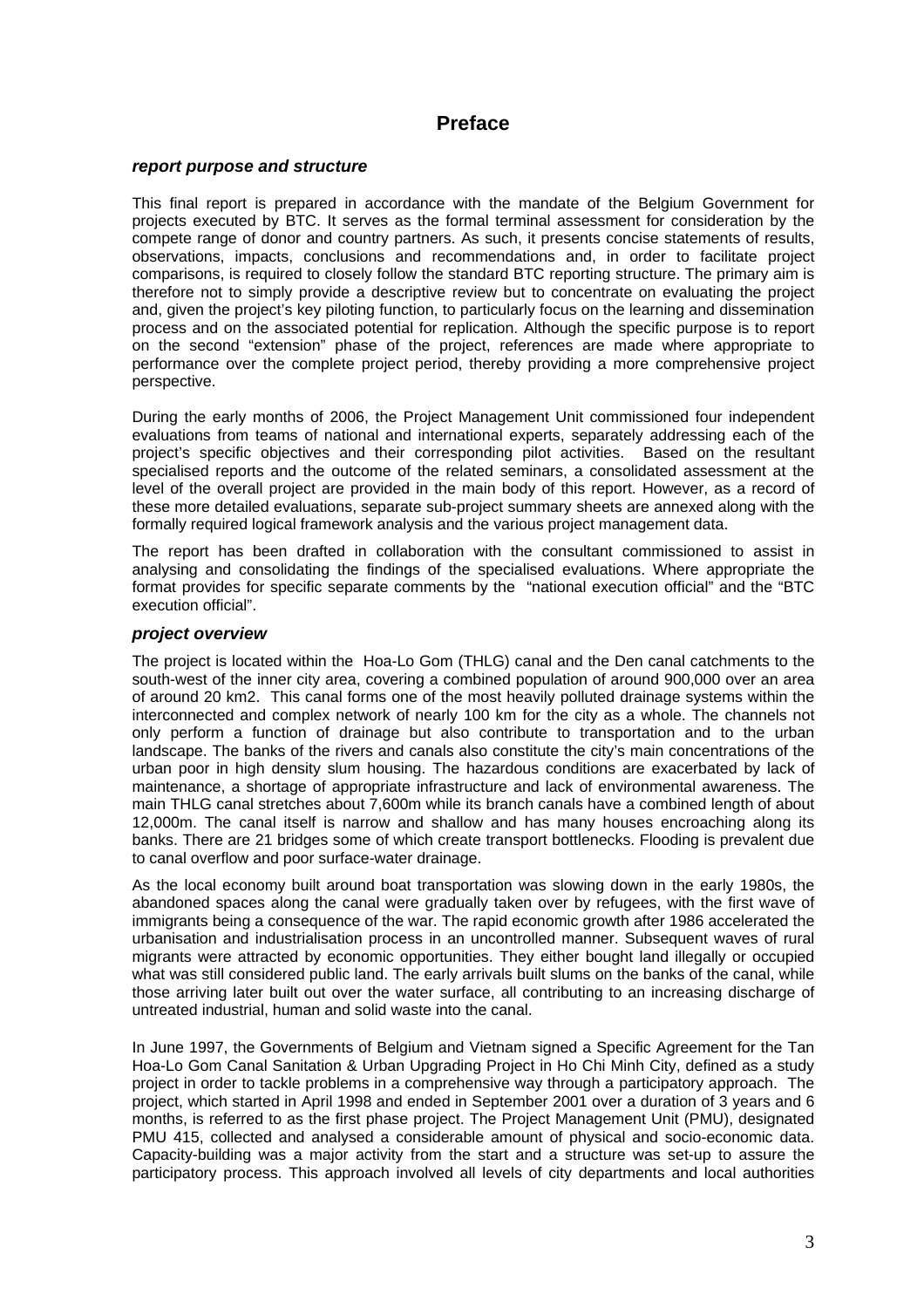together with the population and led to the identification of pilot initiatives involving capital investments. However it soon became clear that the aims of the project had been overly ambitious considering available means and time. No budget had been allocated for land acquisition, compensation and relocation of affected populations. The period required to implement the comprehensive and participatory approach and in order to fulfill the administrative procedures on both the Belgian and Vietnamese sides was underestimated. At the joint commission between Vietnam and Belgium in July 2000, it was agreed in principle to extend the project with an additional budget.

The extension phase was signed in June 2002 but started retroactively in October 2001. The general objective stated that the quality of life related to environment and urban development issues for people living in urban areas would be improved and the first phase activities were reorganized to fit within four main specific objectives:

1. Solid waste collection and dumping organised up to acceptable standards and evaluated in view of their replicability

2. Canal infrastructure and housing facilities in THLG canal improved and evaluated in view of their replicability

3. The waste water of the Den canal treated through aerated lagoon technology and evaluated in view of its replicability

4. Socio-economic support and capacity building enhanced

The HCMC People's Committee (PC) had requested alternative and appropriate solutions for problems relating to urban upgrading, resettlement, pollution, solid waste collection and poverty. From the beginning the PMU promoted a bottom-up approach involving community participation in all aspects of the project. This involved the establishment of a group of social workers who were the key to achieving project results.

The substantive closure of the extension phase is currently scheduled for the end of June 2006, giving a duration of 4 years and 9 months. Activities during the extension phase have concentrated on the implementation of the pilot projects. The solid-waste transfer station, serving a population of around 20,000 has been constructed, inaugurated, handed over to the Public Service Company of District 6 and operation started in September 2003. Reorganisation of the solid waste management in Wards 3, 4, 7, 8 and 11 of District 6 during the first phase continues. This includes follow-up on signing waste collection contracts with the households, use of the collection carts, the monthly collectors' meetings. The environmental education project activities within primary schools have been completed with the final seminar held in March 2005. The social workers continue their activities in following-up the project affected families in their resettlement, on credits and savings, on awareness raising, urban and housing improvements, and the reorganisation of the solid-waste collection.

Pilot upgrading benefiting an area of 161 households had been completed during the first phase and 72 families mainly from canal encroachments had moved into the Ward 11 resettlement apartments by early 2006. The associated market, embankments, drainage, roads and other infrastructure received official preliminary acceptance in April 2006. An apartment management board was set up and the credit and savings activities continue. The sites and services resettlement project, including the primary school, was preliminarily accepted in July 2005. The school opened in September 2005 and 60 houses have been constructed on the 119 fully serviced plots. A revolving fund was set up with CEP which has provided 34 construction loans for resettled families. Saving and credit groups have been set up and social workers are closely following up the resettlement process. For the aerated lagoon waste-water treatment plant, currently serving s population of 120,000, the mechanical equipment was commissioned in November 2005 and operation started March 2006. Official handing over was made in May 2006.

The extension phase total budget, as finally revised in June 2005, is the equivalent of Euro 20, 77 million. This incorporates the unspent balance from the first phase of the equivalent of Euro 3.72 million. The budget is composed of Belgian funds plus Vietnamese funds contributed in Vietnam Dong together with the Counter Value Fund - created at the Vietnamese Ministry of Finance when Belgium alleviated the Vietnamese debts in the year 2000. Disbursement by end June 2006 is expected to reach … %. Taking account of the first phase expenditure of the equivalent of Euro 1.73 million, the overall budget for both phases amounts to the equivalent of Euro 22.5 million.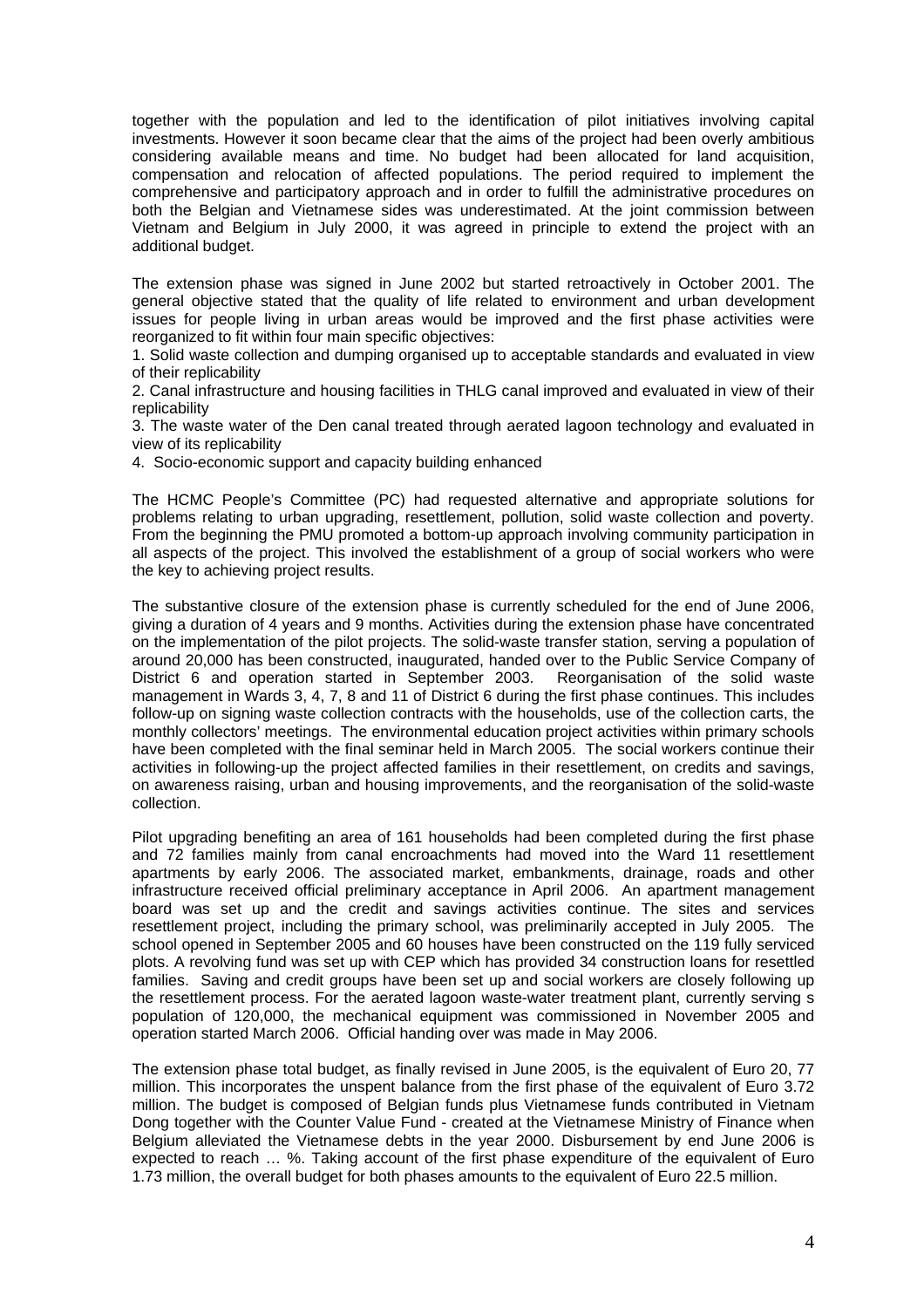An additional BTC-executed activity, which had the status of a separate project but which required considerable administrative and supervisory inputs from PMU 415, was the THLG Feasibility Study. This was requested by the HCMC PC and the World Bank (WB) as a major contribution to the preparation of the HCMC component of the WB Vietnam Urban Upgrading Project (VUUP), the first phase of which builds on the PMU 415 pilot activities in the THLG catchment area. The budget from both Belgium and Vietnam contributions was the equivalent of Euro 2.15 million and the work took place over 3 years from November 2001 to November 2004.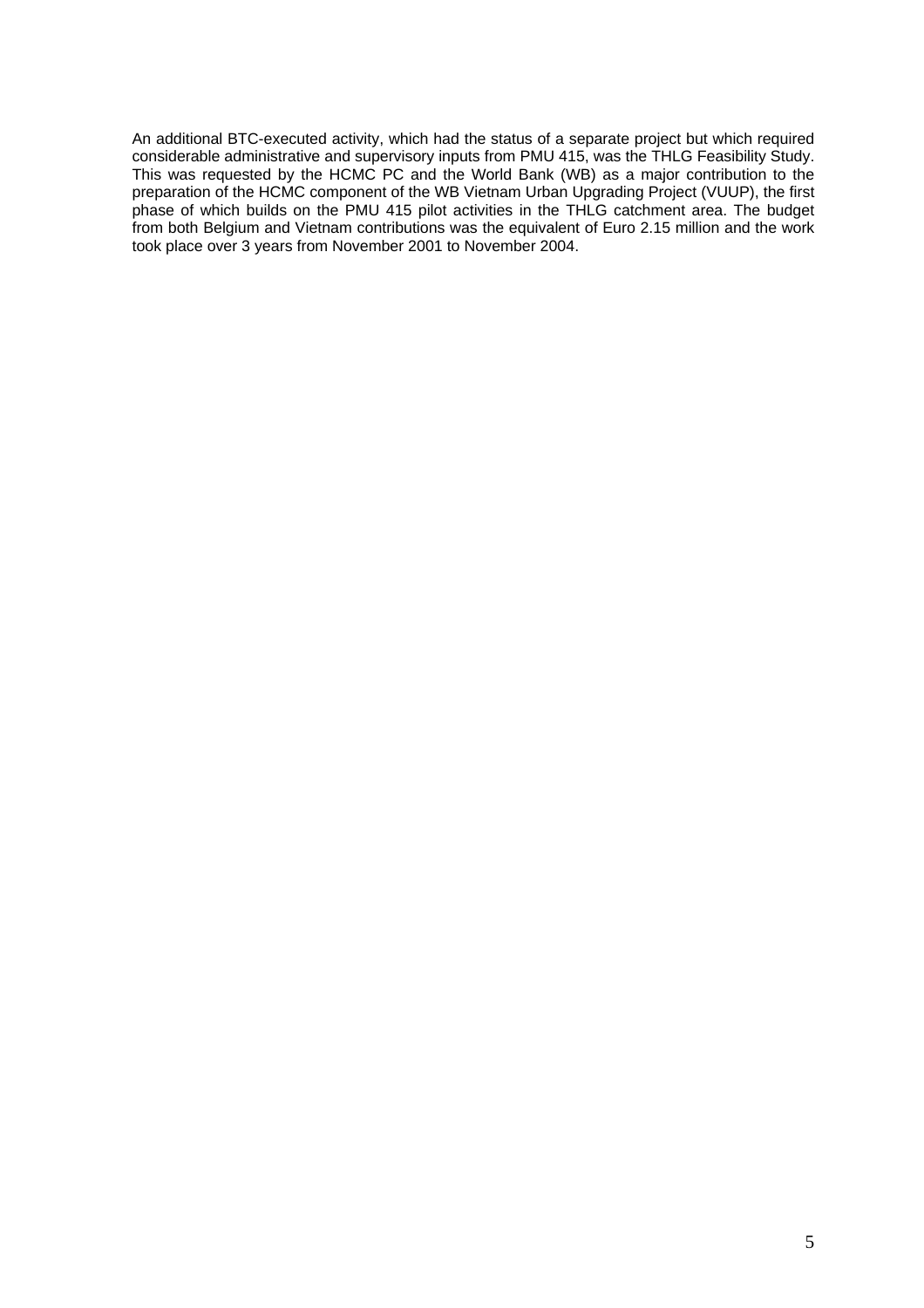### **Summary of observations, conclusions and recommendations**

The project design was highly innovative and challenging. Over a 3.5 year period and with an original budget of Euro 5.4 million the first phase initially set out to combine extensive research and capacity-building with capital investment for pilot projects. It addressed diverse multi-sectoral problems in order to explore and test integrated pro-poor solutions through actual constructed and installed prototypes. It was not therefore the usual technical assistance project limited to urban planning and management support, sector policy and programming or project preparation. Nor was it a pilot in the sense of most of the earlier World Bank or ADB urban investment projects that made major impacts, benefiting tens of thousands of households through large-scale infrastructure and housing interventions as a first demonstration stage for intended city-wide programmes for infrastructure improvements, slum upgrading and new sites and services housing.

Taking account of the transition to a managed market economy, an evolving HCMC urban administration, the ODA harmonisation issues and the HCMC vision for a rapid shift from a typical developing Asian city to a modern metropolis, such a project design inevitably brought with it severe implementation risks. As it turned out, a fourfold increase of the first budget estimates was required along with a prolongation of almost five years in order to adjust the original project content and schedules and to subsequently complete the construction programme during the extension phase. Having carefully learnt the implementation lessons from the first phase and followed the recommendations from the mid-term evaluation of the extension, a realistic timeframe and budget was finally adopted - but this was not until October 2003, five years into the overall project period. The extension phase has therefore satisfactorily met its objectives in terms of outputs but not in term of its initial resource allocation and completion time.

This situation cannot be said to be acceptable in terms of the serious failure during first phase project formulation to predict even approximate resource requirements and project duration. Nor can the response of both the donor and HCMC be said to be normal in allocating extra funds rather than reducing the scope of the project – by omitting the waste-water treatment plant for example. This may partly be attributed to the fact that only grant funds were involved without the rigours on both sides when it becomes a question of managing loan financing and also perhaps to the genuine concern on the part of HCMC at the time for retaining its range of ODA partners and exploring alternative urban development approaches. It is arguable whether or not in retrospect both sides would ever again proceed with such an extension following the negative implementation experience of the first phase. However, from the perspective of the donors and the City, the continuing Belgium connection was crucial for the VUUP preparation with respect to the provision of the grant funding for the feasibility study which was not readily available through the WB.

Looking at the overall picture, the comprehensive integrated approach within a specific community may be seen as being seriously compromised by the need to move the waste-water treatment plant and part of the resettlement housing out of the District 6 to a location in a neighbouring canal catchment. Also the increased size of the plant from that originally envisaged for District 6 meant a shift from a pilot scale to that of a major investment project. Initial ideas for addressing industrial waste were found to be inappropriate within the manageable scope of this project. Otherwise the results of the strategies for piloting slum upgrading, resettlement options, canal embankment redevelopment, sold-waste management, alongside the cross-cutting socio-economic support and participatory community development, have all provided extremely valuable research and development material. Within themselves these components may be assessed at this early stage of occupation and operation as successfully demonstrating viable, more easily affordable alternatives. They are contributing towards enhanced social status, poverty reduction and public health improvements for the slum dwellers as the immediate beneficiaries and have prompted rethinking among the local authorities and technical departments on a whole range of urban planning, development and management fields.

The integration of the adjacent existing unplanned low-income area with the sites and services area was handled with social sensitivity and technical ingenuity. Particularly significant are the results of the painstaking work of the project team in negotiating more equitable compensation rates and more affordable housing standards, establishing a solid-waste collectors' trade union and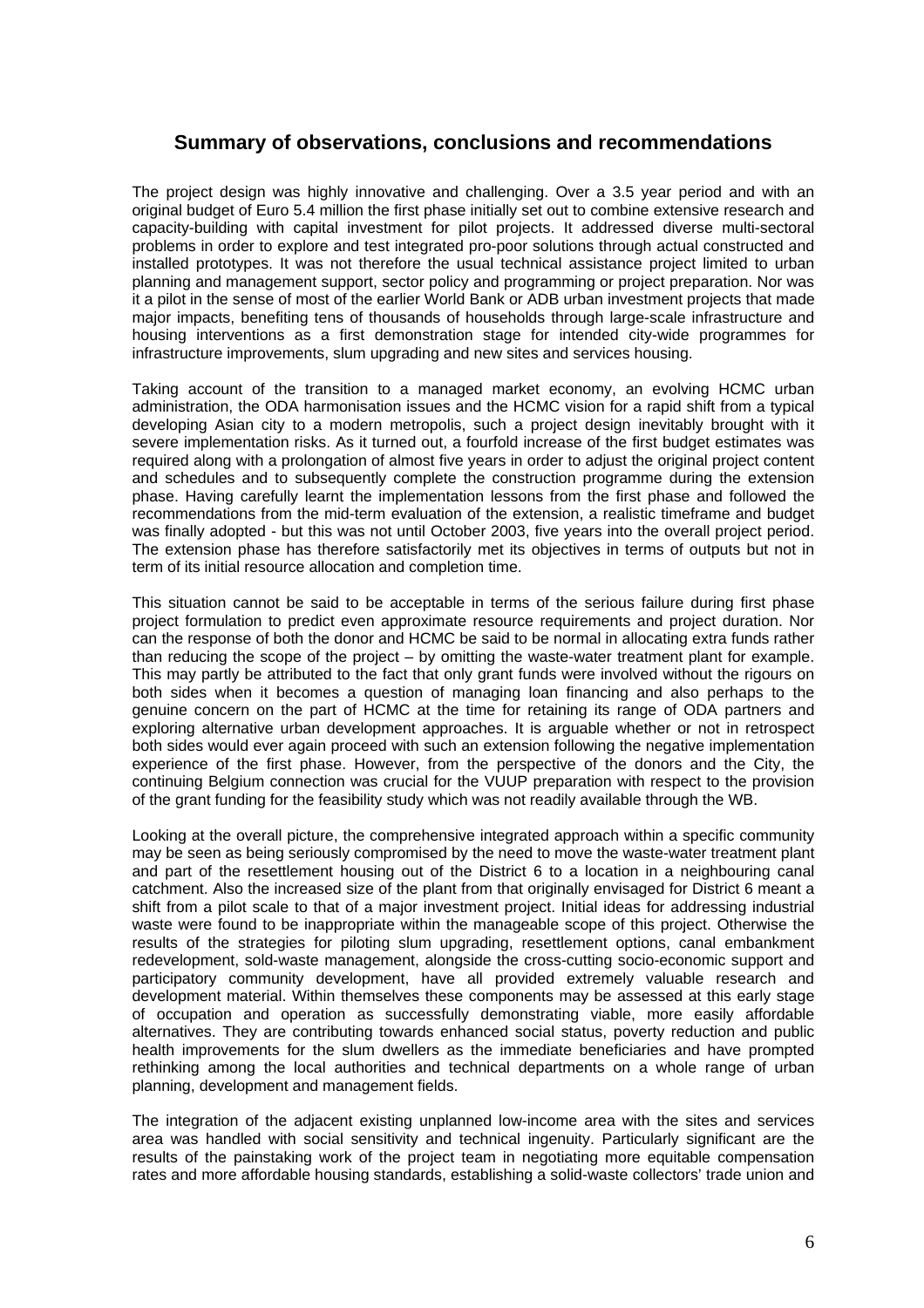enhancing their working conditions and in generally instilling a culture of partnership and participation among all the project stakeholders. It must also be noted that the monitoring of resettlement impacts has been exemplary, providing an in-depth analysis of the social, technical and financial processes and faithfully recording the reactions and opinions of the affected households. A further impact unforeseen at the start of the project concerns the role of the project as a source and inspiration for student studies both from overseas and national universities, for undergraduate, master and Ph.D. theses.

Despite the generally positive evaluation of the social work, an important observation was that there are risks of unsustainability in some aspects due to capacity-building being narrowly taskoriented with insufficient training of trainers among community representatives. Clear plans for gradual support withdrawal were said to be lacking and in the words of one of the evaluation teams: "there needs to be a clear distinction between providing immediate support activities to meet the project objectives and working for the enhancement and strengthening of the local people's capacity to protect and ensure sustainable development". This points to a widespread aspect of the extension phase whereby in some cases there was an over-concentration on the narrower objective of achieving the construction completions and official handovers. As examples of follow-up support and lobbying activities with the authorities that are still needed to ensure continuing post-project operational success, the new market in Ward 11 remains to be opened for business and the issuing of building ownership and land-use certificates for the eligible resettled households in the site and services resettlement area has yet to be activated at the level of both the district of origin and the receiving district.

Throughout the separate specialised assessment reports there were many areas identified for recommended improvements to the pilot projects. In the opinion of the evaluators this did not however diminish the project's overall positive accomplishments in the face of what were seen as formidable policy and administrative obstacles. However it must be borne in mind that the overall project must ultimately be judged not just on whether the pilot projects are satisfactory as one-off interventions but whether they are adopted for replication (possibly with the appropriate modifications as recommended by the evaluation teams) at a scale that justifies the piloting investment. In relation simply to the numbers of. direct beneficiaries, it is difficult to justify the human and financial resources invested by the project over the eight years and particularly the considerable Vietnam contributions for compensation and land acquisition. In total only 357 households are covered by the upgrading and resettlement components, while the solid-waste management reforms reach around 80 collectors and the population of five wards. In comparison the waste-water treatment plant currently serves a population of 120,000 with the capacity for 200,000.

Successful research and development (R&D) pilots are those where the design process, the physical solutions, the construction costs and selling prices are politically, socially and economically acceptable and are demonstrated to be financially affordable and generally feasible for replication in large-scale "production" programmes and, most importantly, do not have the unsustainable burden of a growing subsidy bill. In these cases it would not therefore be necessary to repeat the costly and time-consuming piloting work and the associated dissemination, advocacy and marketing. The R&D investment is considered as a sunk cost, fully justifiable as a minimal share of each replicated item. For industrial manufacturing this can be fully cost-effective while in developments such as housing, which are tied to specific locations and communities there are unique elements that should always be given particular non-standardised treatment.

Over both phases the allocation for the PMU, the national and international design and advisory consultancies, the training and dissemination inputs plus all the other non-capital investment items amounted to Euro 4.6 million, or around 20% of the total budget. This is a considerably higher proportion than the standard allowance for investment projects in Vietnam and could not be justified on research and capacity building alone. It should be noted that the four specialised evaluations were weak on searching for possible replication connections with other projects in HCMC and elsewhere in Vietnam. For example the WB VUUP has extensive upgrading, resettlement, microfinance and community participation elements in HCMC and four other cities. Moreover, the VUUP also includes a component for formulating a national urban upgrading programme which would scale-up the approaches developed in the four cities. PMU 415 could also have been more active in the tracking of other overlapping projects in order to record direct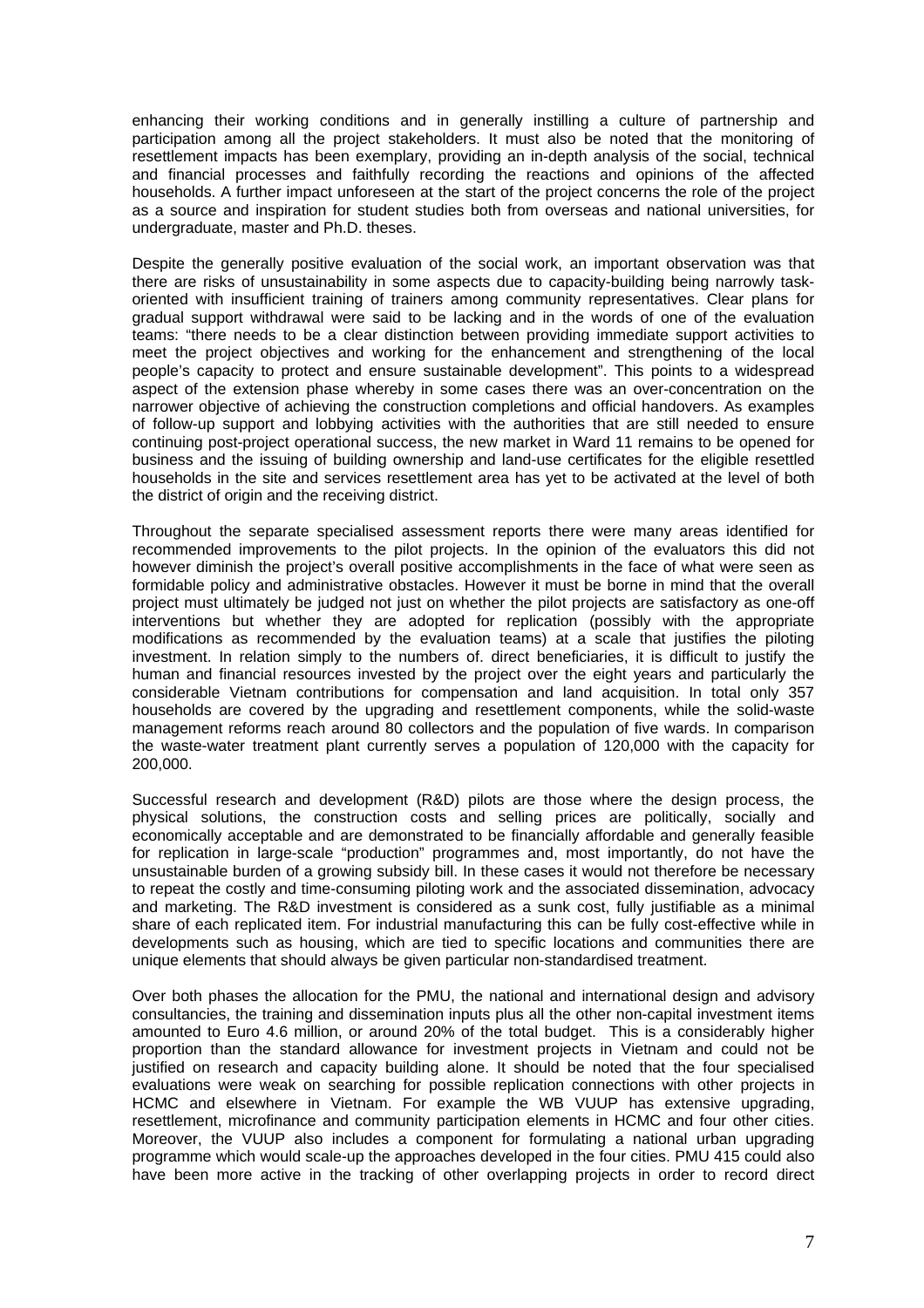comparisons between procedures, standards and costs and to identify any significant parallel innovations and replication effects.

There is nevertheless immediately available strong evidence that the piloting for the upgrading and solid-waste management is not only potentially replicable but has already exerted significant influence. The timing of the preparation for the VUUP was such it could benefit from the experience of the completed upgrading in Ward 11. The work of PMU 415 was instrumental in convincing the WB that comprehensive upgrading was an all-round feasible approach for Vietnam's cities. In terms of quantified replicability, it may be said that the upgrading pilot for 166 households in Ward 11 has been applied at the scale of a least the 22,400 households in Phase 1 of the VUUP in HCMC, not to mention the numbers in the upgraded areas in the other cities concerned. With respect to resettlement housing, the delays during the first phase meant that construction completion and occupation occurred too late for inspection and evaluation prior to the VUUP final design decisions. The unfortunate result is that the VUUP is committed to a programme of around 4,500 resettlement units in medium and high-rise apartments. These adopt unaffordable standards and pay little regard to the results of the pilot apartments in Ward 11, District 6 and the sites and services pilot in Binh Tan District. Even for the balance of the apartments in the Ward 11 site, HCMC will replace the pilot design with high-rise blocks.

It is important to note here that, during its first phase, the project carried out an intensive study of the HCMC early resettlement programme arising from the Nhieu Loc-Thi Nghe canal redevelopment. In addition to leading to an adjusted compensation policy, this work identified the significant social, financial and management lessons which were then taken into account in the design of the pilots. Although acknowledged as valid and relevant study findings in ODAP workshops on resettlement and low-income housing, HCMC policy-making has remained driven by the futuristic image of a "modern", predominantly middle class city rather than by more modest, realistic and achievable considerations incorporating affordable and socially acceptable standards for the affected households which are mainly low-income, economically insecure and highly dependent on the small -scale informal business sector.

With respect to the sites and services pilot, the most interesting replication potential would not be for the official HCMC resettlement programme where policy, as explained above, appears fixed towards the high standard apartment solution, but rather for infill and incremental improvement throughout the extensive unplanned, underserved housing in the HCMC suburban areas.

The replication situation on the pilot for the solid-waste management is very promising. The HCMC company and department concerned intend to use the small transfer station approach and design for new locations and to adopt the reformed collection system for the remainder of District 6 and then for a further 50,000 households. With regards to the waste-water treatment plant, the technology choice using aeration within the lagoon system is unique for Vietnam. Even without any evidence as yet of the intention to repeat elsewhere, the research opportunities during operation are acknowledged as being extremely valuable for Vietnam.

In terms of recommendations, there were very specific practical improvements identified by the solid-waste evaluation team, most of which can be easily implemented in the present system and for future applications. They mainly concern building and equipment modifications. For the other pilots, the recommendations are more strategic, institutional and are linked to improved sharing of results, PMU continuity and promoting replicability:

1. Support advocacy and advisory services for governance reforms in capacity-building, distribution of economic growth, access to land and basic services for the urban poor, and improved strategic planning and management with respect to land use control, land banking, flexible and incremental regulations and alternative housing typologies such as low-rise /high density approaches.

2. Promote the shift from the view of residents from beneficiaries to agents of change , explore the options for co-ownership and co-management schemes and for community self-survey and community contracting.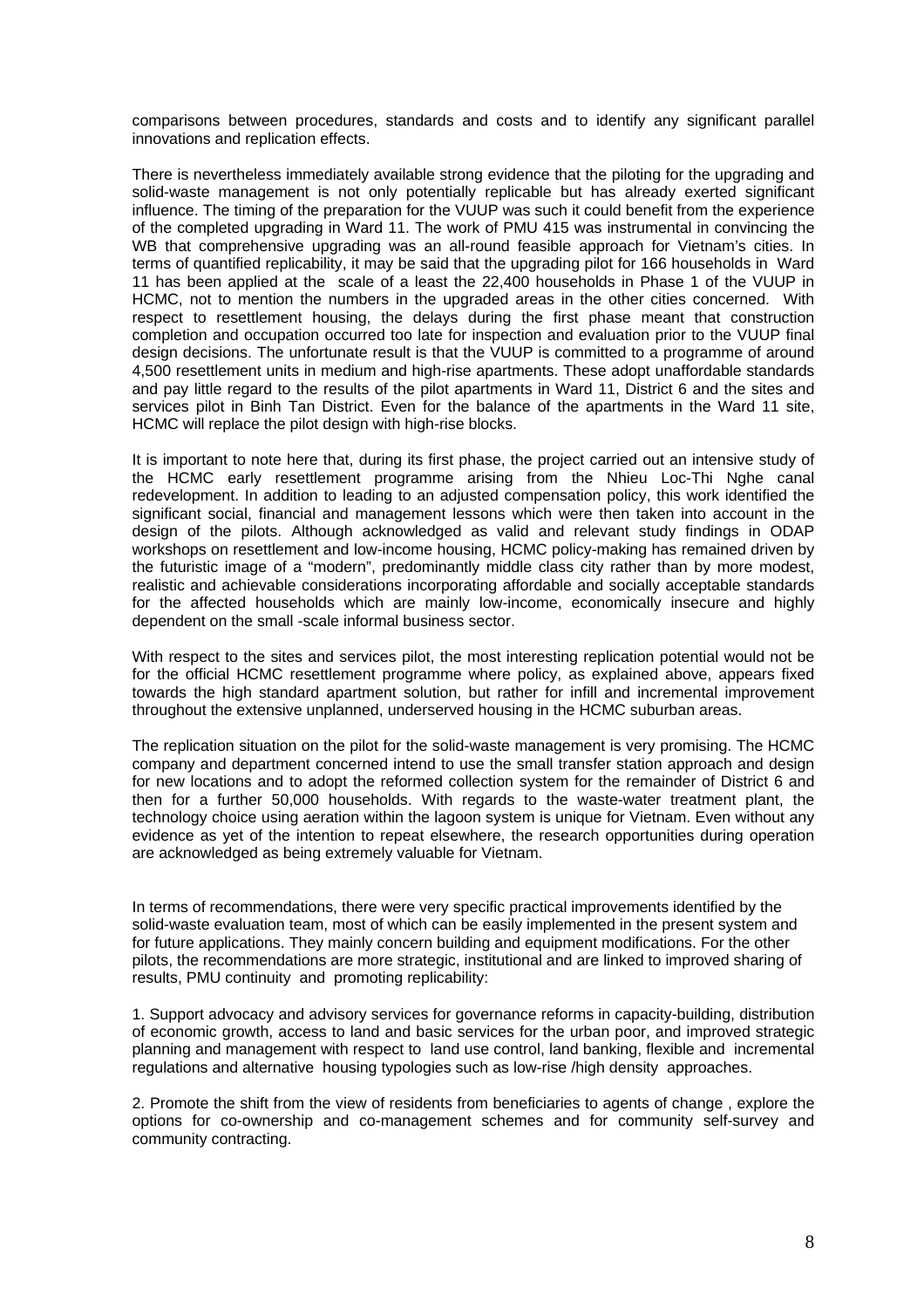3. Strengthen the links with universities and institutes and concentrate on multi-disciplinary and multi-sectoral capacity- building.

4. Continue after project closure to provide information to households through local authorities and the CBOs and to sustain the support for access to social security services. Ensure that the comparatively weak community participation in the sites and services pilot is enhanced through continuing support.

5. Prepare updated and comprehensive information packages for each pilot project, including asbuilt plans, the final detailed construction cost data and clear, transparent explanations of the selling prices and the related pricing methodology, showing how costs for infrastructure, land, design and PMU overheads are attributed to the costs per apartment or plot and identifying the precise extent of subsidisation in each case.

6. Within the framework of the final construction costs and the latest operation and maintenance estimates for the waste-water treatment plant, carry out a full cost benefit analysis in order to facilitate comparison with other technologies applied in Vietnam and to test economic and financial feasibility.

7. Complete the comparative analysis of the resettlement compensation policy and procedures as finally negotiated by PMU 415 and other donors such as the WB and JBIC and relate to the current HCMC situation for non-donor projects.

8. Fully document the community participation process and prepare manuals for training- trainers and for field operations, employing user-friendly visual communication techniques.

9. Based on the monitoring reports and as the baseline for future evaluation, carry out a 100% survey of the end-of-project situation in the upgrading area with respect to each household's demographic and socio-economic data, the fitting out of each apartment interior together with the physical details (photos and drawings) and construction costs of each house in the sites and services area.

10. In order to provide a clear indication of the costs and time requirement for applying the piloted approaches in normal non-experimental situations, carry out an exercise to isolate those PMU 415 piloting inputs for identification, survey, preparation, testing, monitoring, advocacy and communication/dissemination that would not need to be repeated .This will require a methodology that also takes account of adjustments for the year in which costs are received from tenders or otherwise incurred. Also the components that will vary with each situation (such as markets, schools and their share of the infrastructure) should be extracted in the cost data. Furthermore when moving from piloting to production, there are economies of scale to be considered and reflected in costs and project durations.

11. Given the wealth of experience and expertise accumulated in PMU 415, explore the alternative institutional models for continuity in the form of a sustainable body either independently established as a new centre or attached to an appropriate institution or HCMC department. Functions for such a centre would include a multi-media information service, surveys, studies and other technical advisory services together with training programmes - particularly in the fields of community participation, general social work and survey/monitoring methodology.

12. Undertake a post-project evaluation study in the form of a socio-economic survey and urban analysis over a three year period commencing in 2007. This would not only evaluate the project results at a time when the pilots are being tested in operation in terms of sustainable affordability, resale incidence, management, physical maintenance, community cohesion, the impact of the adjacent market in Ward 11 and income stabilization. It would also make comparisons with other urban projects and track the influence of this project on policies and on new project identification and formulation. Such a post-project initiative would be appropriately based in whatever body is established for PMU continuity as recommended above.

Revision 2 , 27/05/06 Terry Standley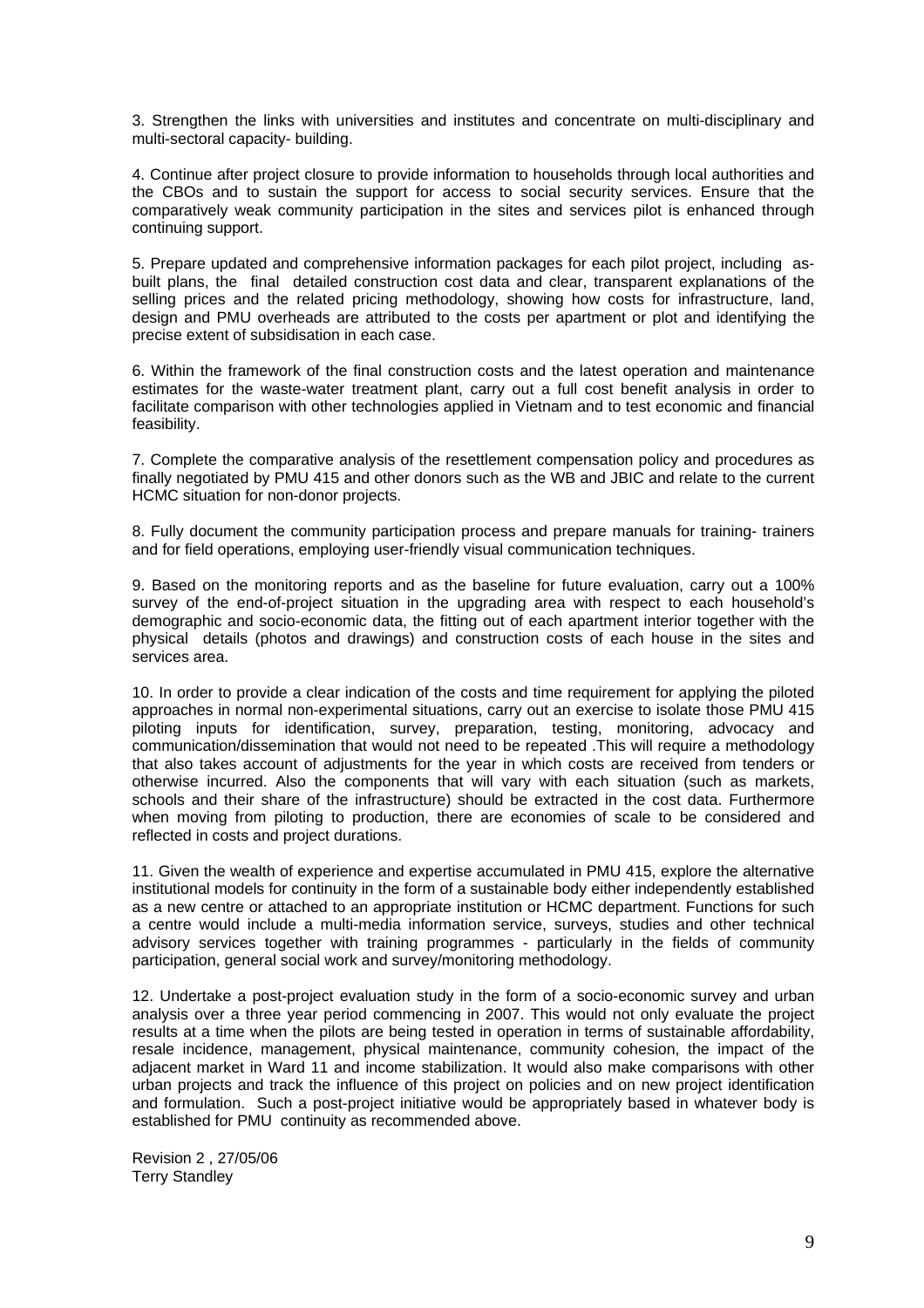# **PART 1 : APPRAISAL**

- *1. Very satisfactory* 
	- *2. Satisfactory*
	- **3.** *Non satisfactory, in spite of some positive elements*
	- *4. Non satisfactory*
	- *X. Not applicable*

|                                                                                                                                           | <b>National</b><br>execution<br>official | <b>BTC</b><br>execution<br>official | <b>External</b><br>assessor |
|-------------------------------------------------------------------------------------------------------------------------------------------|------------------------------------------|-------------------------------------|-----------------------------|
| <b>RELEVANCE</b>                                                                                                                          |                                          |                                     |                             |
| 1. Is the project relevant compared to<br>the national development priorities?                                                            | 1                                        | 1                                   | 1                           |
| 2. Is the project relevant compared to<br>the Belgian development policy?<br>Indicate your result according to the<br>three themes below: |                                          |                                     |                             |
| Gender<br>a)<br>b)<br>Environment<br>Social economy<br>c)                                                                                 | X<br>X<br>$\overline{\mathsf{X}}$        |                                     |                             |
| 3. Were the objectives of the project<br>always relevant?                                                                                 | 1                                        | 1                                   | 1                           |
| 4. Did the project meet the needs of the<br>target groups?                                                                                | $\overline{2}$                           | $\overline{2}$                      | 1                           |
| 5. According to its objectives, did the<br>project rely on the appropriate local<br>execution organs?                                     | 1                                        | 1                                   | 1                           |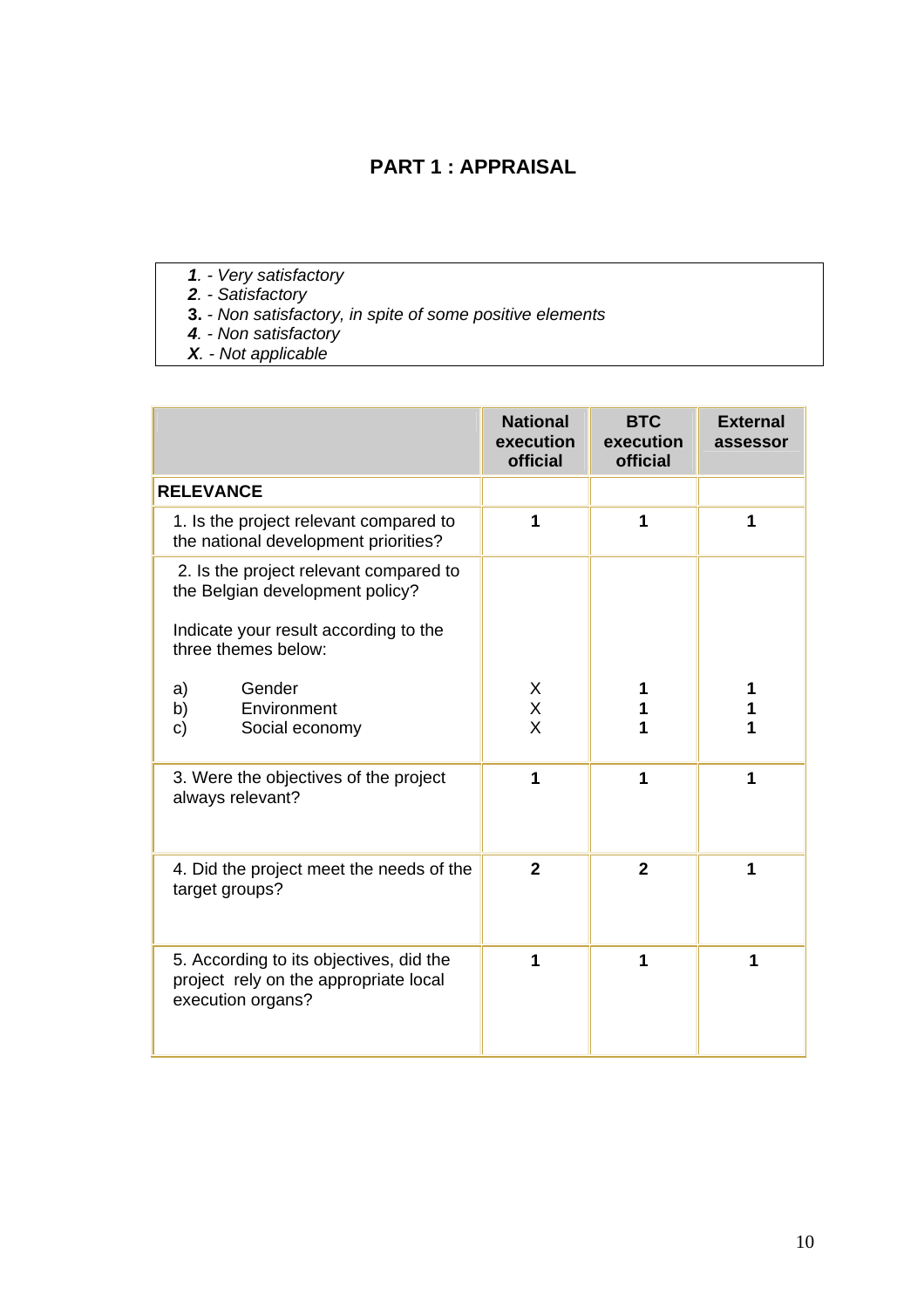|                                                                                                                            | <b>National</b><br>execution<br>official | <b>BTC</b><br>execution<br>official | <b>External</b><br>assessor |
|----------------------------------------------------------------------------------------------------------------------------|------------------------------------------|-------------------------------------|-----------------------------|
| <b>PERFORMANCE</b>                                                                                                         |                                          |                                     |                             |
| 1. Did the results of the project<br>contribute to the carrying out of its<br>objectives <sup>1</sup> ?                    | $\overline{2}$                           | $\overline{2}$                      | $\overline{2}$              |
| 2.<br>Evaluate the intermediate results                                                                                    | 1                                        | 1                                   | 1                           |
| 3. Are the management methods of<br>the project appropriated?                                                              | 1                                        | 1                                   | 1                           |
| 4. Were the following resources<br>appropriated:                                                                           |                                          |                                     |                             |
| a. Financial means?                                                                                                        | 1                                        | 1                                   | 1                           |
| b. Human resources ?                                                                                                       | 1                                        | 1                                   | 1                           |
| c. Material and equipments?                                                                                                | 1                                        | 1                                   | 1                           |
| 5. Were the project resources<br>effectively used and optimized in<br>order to reach the foreseen results?<br>(efficiency) | 1                                        | 1                                   | 1                           |
| 6. Was the project satisfactory on a<br>cost-efficiency approach in<br>comparison to similar<br>interventions?             | $\overline{2}$                           | 1                                   | 1                           |
| 7. According to the execution<br>planning, assess the speed of the<br>execution. (respect of deadlines)                    | $\mathbf{2}$                             | $\overline{2}$                      | $\overline{2}$              |

|                                  | <b>National</b><br>execution<br>official | <b>BTC</b><br>execution<br><b>official</b> | <b>External</b><br>assessor |
|----------------------------------|------------------------------------------|--------------------------------------------|-----------------------------|
| Global evaluation of the project |                                          |                                            |                             |

<span id="page-11-0"></span> $\overline{a}$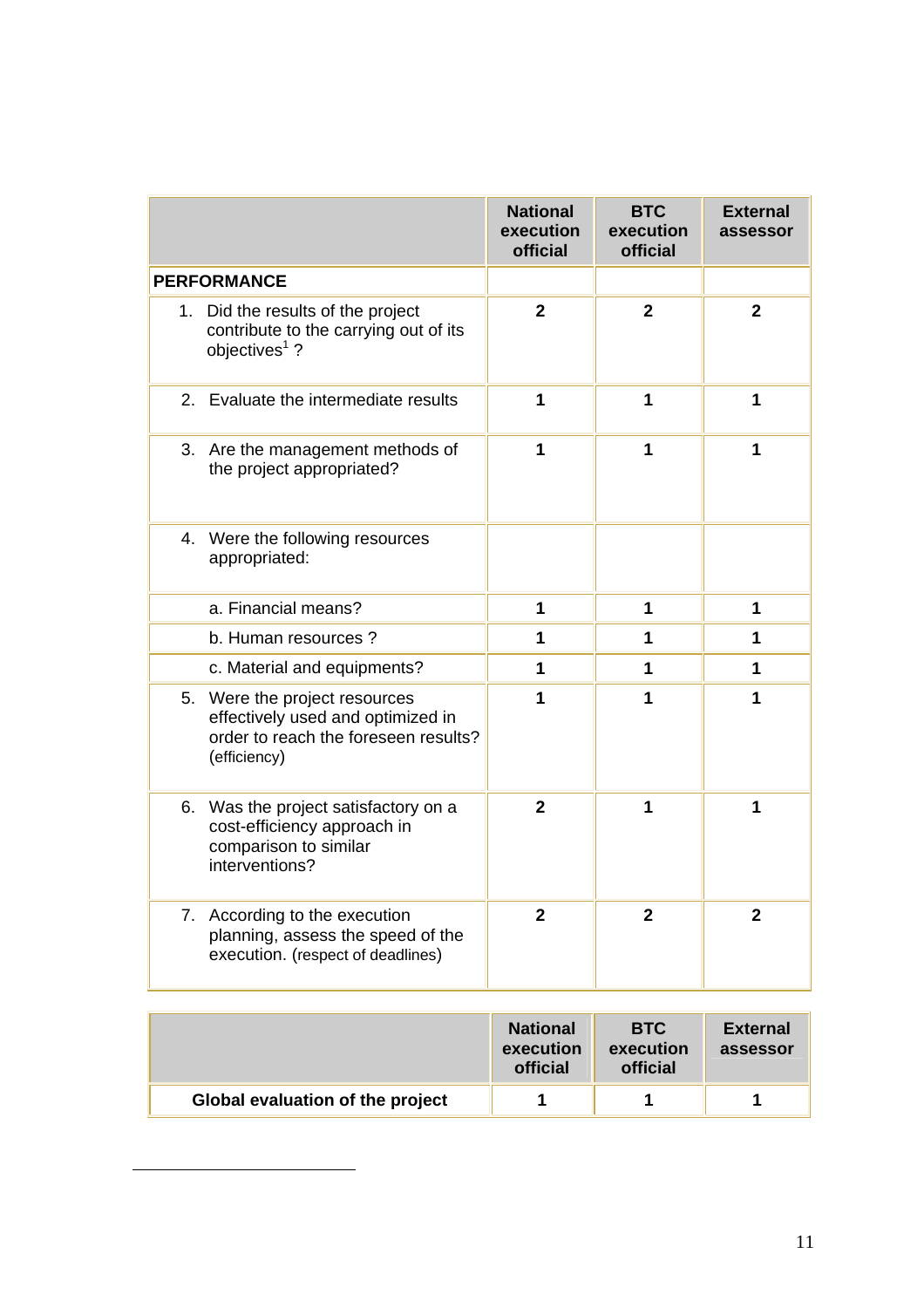*Comments on the appraisal with reference to the abovementioned relevance and performance criteria* 

The ranked evaluations apply strictly to the extension phase

#### Relevance

Relevance scores high in every respect. The project and its objectives remain particularly relevant to national development priorities - especially as work is now commencing in the Ministry of Construction on the formulation of a national upgrading strategy and investment programme.

The needs of the target groups in terms of the urban poor directly benefiting from the pilot upgrading and resettlement were very adequately met.

In relation to the general objective, there is evidence of health and income improvements from monitoring interviews with beneficiaries but as yet there are no official HCMC public health and income survey statistics to confirm the results. Water quality in the Den canal is improved as a direct result of the treatment plant but the impact of the pilot activities on the THLG canal water quality is minimal and localised. With respect to the number of slums upgraded actual direct impact is also minimal but the replication influence is considerable throughout the canal catchment. The solid-waste management has had achieved considerable positive results over a sizable pilot group and also has received official confirmation of large-scale replication.

#### Performance

The satisfactory achievement of the objectives suffered in part from the insufficient attention to the replication aspects in terms of actual impacts on other projects (as opposed to potential impacts), the lack of impacts where expected (such as on parallel HCMC resettlement schemes) and the explanations in each case.

The scores on performance efficiency reflect the .need to adjust the budget allocations and obtain additional extension time of up to four month for some staff after the end of June 2006 finally scheduled completion date . There are also problems in terms of satisfactory timing with respect to the continuing delay in the operation of the Ward 11 market well after the apartments were occupied alongside the yet to be dredged and cleaned adjacent length of canal.

The high global score reflects the generally high quality efforts in the extension phase to learn the management lessons from the first phase, to successfully follow the recommendation from the midterm evaluation, to retain the close and mutually-trusting partnership with the HCMC authorities and to put the project back on track .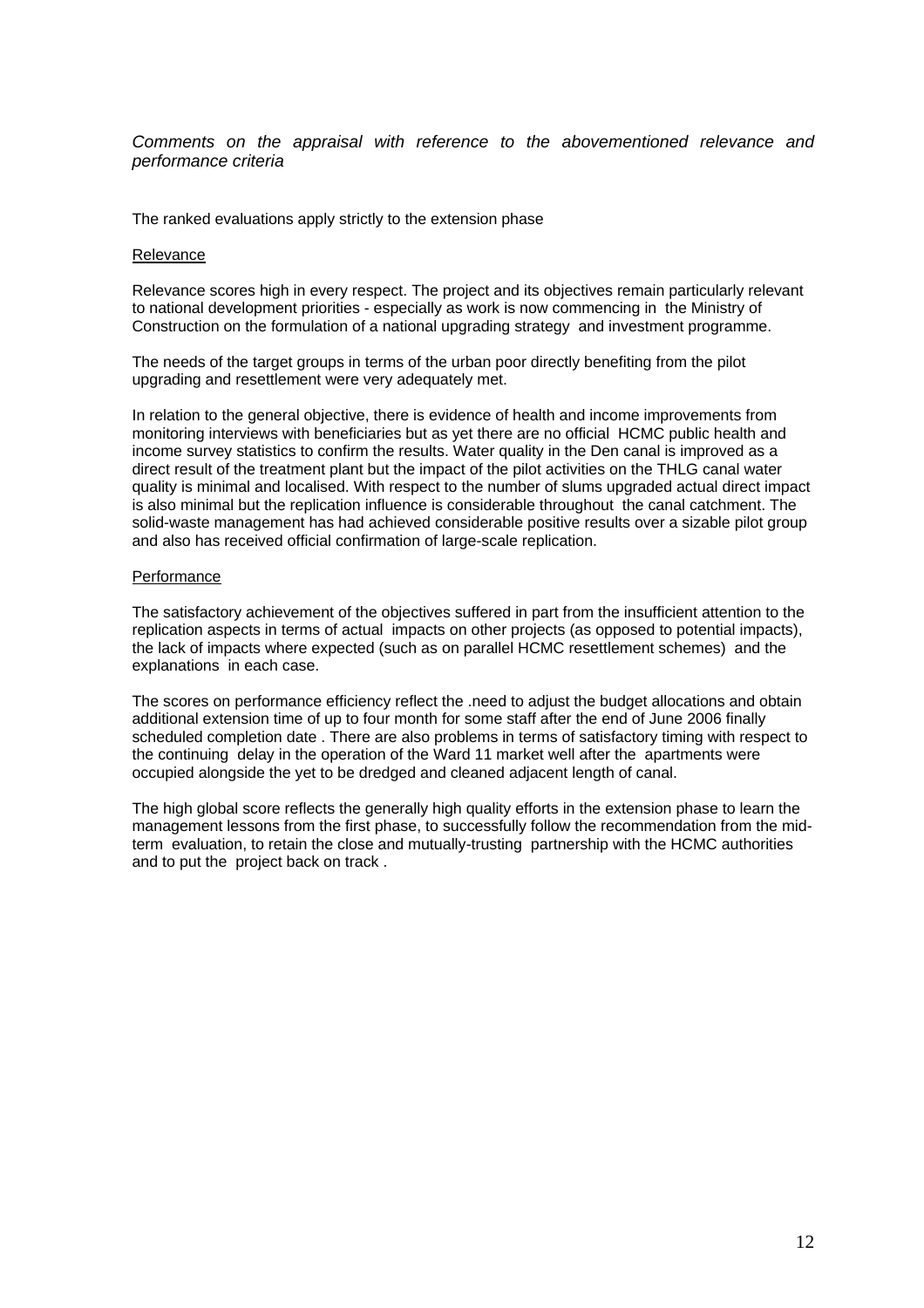# **PART 2 : SUMMARY OF THE PROJECT IMPLEMENTATION**

#### **1. If necessary, describe the Specific objectives and the Intermediate results of the project, as mentioned in the project document, as well as the implemented changes (when, how and why).**

#### Specific objectives

1. Solid waste collection and dumping organised up to acceptable standards and evaluated in view of their replicability

2. Canal infrastructure and housing facilities in THLG canal improved and evaluated in view of their replicability

3. The waste water of the Den canal treated through aerated lagoon technology and evaluated in view of its replicability

4. Socio-economic support and capacity building enhanced.

*In each case, "in view of the (its) replicability" is included in the main project document but omitted in the Logical Framework.* 

#### Intermediate results

1.1. Primary collection of solid waste in the Wards 3, 4, 7, 8 and 11 of district 6 has been improved

1.2. A small transfer station has been built and put into operation in Ward 7

1.3. Solid waste collection and dumping have been evaluated

2.1. The canal infrastructure in Ward 11 has been improved

2.2. The housing facilities in Ward 11 have been improved -relocation and urban upgrading area *(relocation and urban upgrading area added)* 

2.3. A site and services area in Ward Binh Hung Hoa has been constructed to relocate people from Ward 11, District 6

2.4. The improved canal infrastructure and housing facilities have been evaluated

3.1. An aerated lagoon wastewater treatment plant for Ward Binh Hung Hoa has been studied

3.2. An aerated lagoon wastewater treatment plant for Ward Binh Hung Hoa has been constructed and treats the water of Den canal *("and treats the water of the Den canal" added)* 

3.3. Institutional capacity building concerning waste water treatment has been assured

3.4. The aerated lagoon has been evaluated

4.1. Environmental awareness of the community in the project area *(originally "of the HCMC population")* has been enhanced

4.2. Community participation has been used as a tool to guarantee successful relocations and housing improvements *(originally 'Community participation has been strengthened")*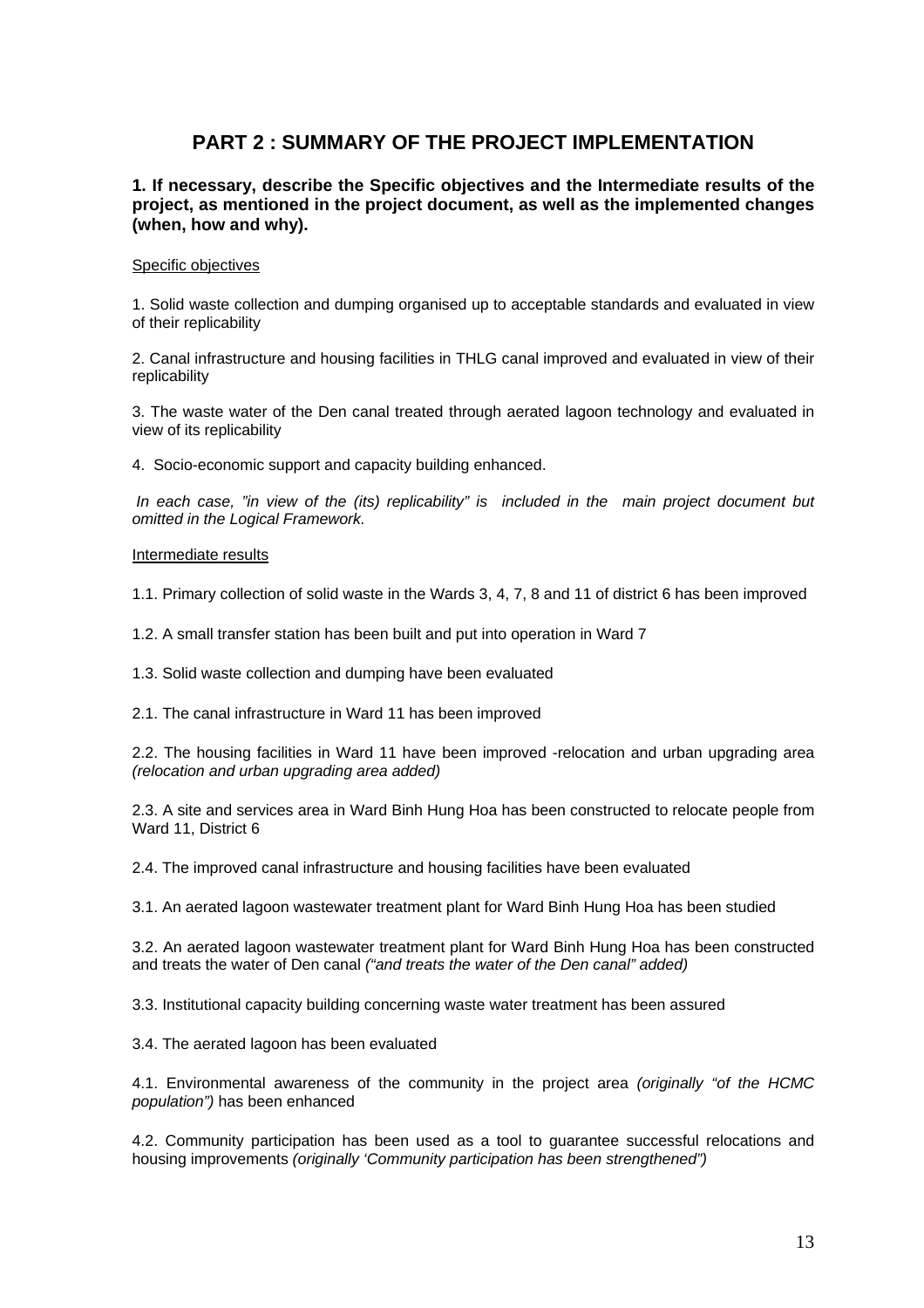4.3. Socio-economic activities have been organised *(originally only "have been intensified")* to support relocatees and people living in the project area

4.4. Institutional capacity has been strengthened through training and seminars

4.5. Close collaboration between the departments of HCMC and other donors has been assured

#### **2. To which extent were the specific objectives of the project reached, according to the accepted indicators?**

1. Solid waste collection and dumping organised up to acceptable standards and evaluated in view of their replicability - *Amount of waste dumped in the canal decreased and the extent of littering decreased*

2. Canal infrastructure and housing facilities in THLG canal improved and evaluated in view of their replicability - *Access to housing, housing quality and utilities improved, but impact on water transport cannot be reliably assessed at this stage*

3. The waste water of the Den canal treated through aerated lagoon technology and evaluated in view of its replicability - *Treatment standards being met*

4. Socio-economic support and capacity building enhanced. - *Social security, incomes and environmental awareness increased. EE knowledge increased among the targeted schoolchildren but dissemination among the community insufficient.* 

*In general the specific objectives have been successfully achieved. However, note should be taken of the comment in Part One under relevance in regards to the attention given to replicability.* 

#### **3. To which extent were the intermediate results of the project reached, according to the accepted indicators?**

1.1. Primary collection of solid waste in the Wards 3, 4, 7, 8 and 11 of district 6 has been improved - *Achieved apart from average increase in collectors' income not quantified as reaching 10%*

1.2. A small transfer station has been built and put into operation in Ward 7 *- Planned minimum daily tonnage not achieved* 

1.3. Solid waste collection and dumping have been evaluated - *Achieved but full dissemination awaited* 

2.1. The canal infrastructure in Ward 11 has been improved *- Achieved apart from market not yet operational* 

2.2. The housing facilities in Ward 11 have been improved (relocation and urban upgrading area) *- Achieved apart from less than 100% BOLUCs issued* 

2.3. A site and services area in Ward Binh Hung Hoa has been constructed to relocate people from Ward 11, District 6 - *Achieved apart being too early to assess 5 year residency status, less than 100% house construction and less than 100% BOLUCs issued* 

2.4. The improved canal infrastructure and housing facilities have been evaluated – *Achieved but full dissemination awaited* 

3.1. An aerated lagoon wastewater treatment plant for Ward Binh Hung Hoa has been studied *- Achieved*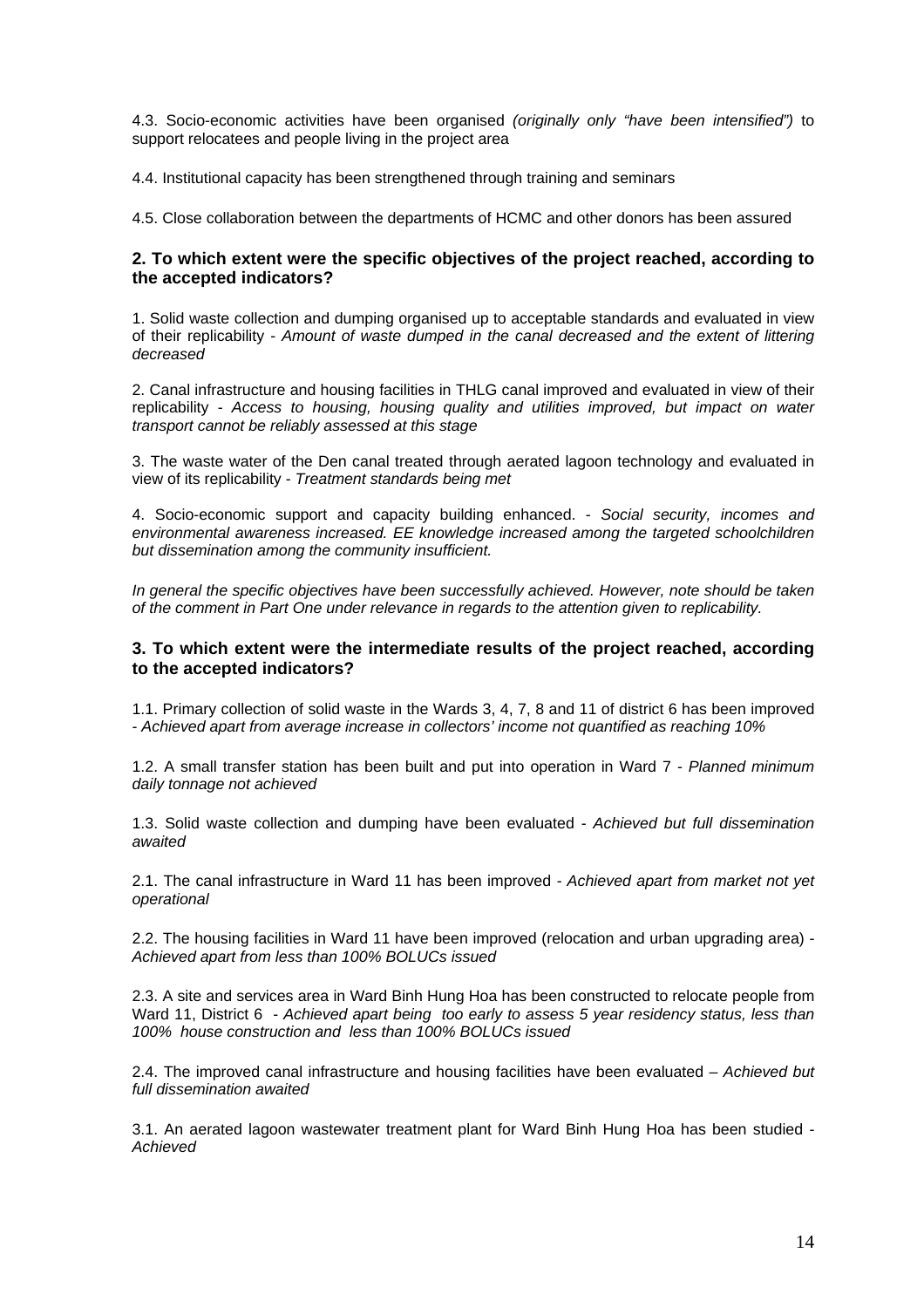3.2. An aerated lagoon wastewater treatment plant for Ward Binh Hung Hoa has been constructed and treats the water of Den canal *– Achieved apart from fish breeding and public recreation components yet to be operational* 

3.3. Institutional capacity building concerning waste water treatment has been assured *- Achieved apart from full as planned university and other research functions* 

3.4. The aerated lagoon has been evaluated *- Achieved but full dissemination awaited*

4.1. Environmental awareness of the community in the project area has been enhanced - *Achieved in relation to school participation but from inadequate involvement of communities* 

4.2. Community participation has been used as a tool to guarantee successful relocations and housing improvements - *Achieved* 

4.3. Socio-economic activities have been organised to support relocatees and people living in the project area *- Achieved for saving and credit participation but Ward 11 decreased from peak of targeted 75% in 2005: targeted job creation awaiting start of market operation* 

4.4. Institutional capacity has been strengthened through training and seminars *- Achieved* 

4.5. Close collaboration between the departments of HCMC and other donors has been assured *not achieved due to winding down of ODAP*

#### **4. Describe the follow-up evaluation system established when the project was implemented.**

An intensive evaluation programme has been undertaken involving four teams of national and international experts each assessing a separate specific objective. Seminars with wide participation of stakeholders were then held and evaluation reports prepared. An additional international consultant was subsequently commissioned to assist the PMU in analysing the outcome of each evaluation and drafting a consolidated overview.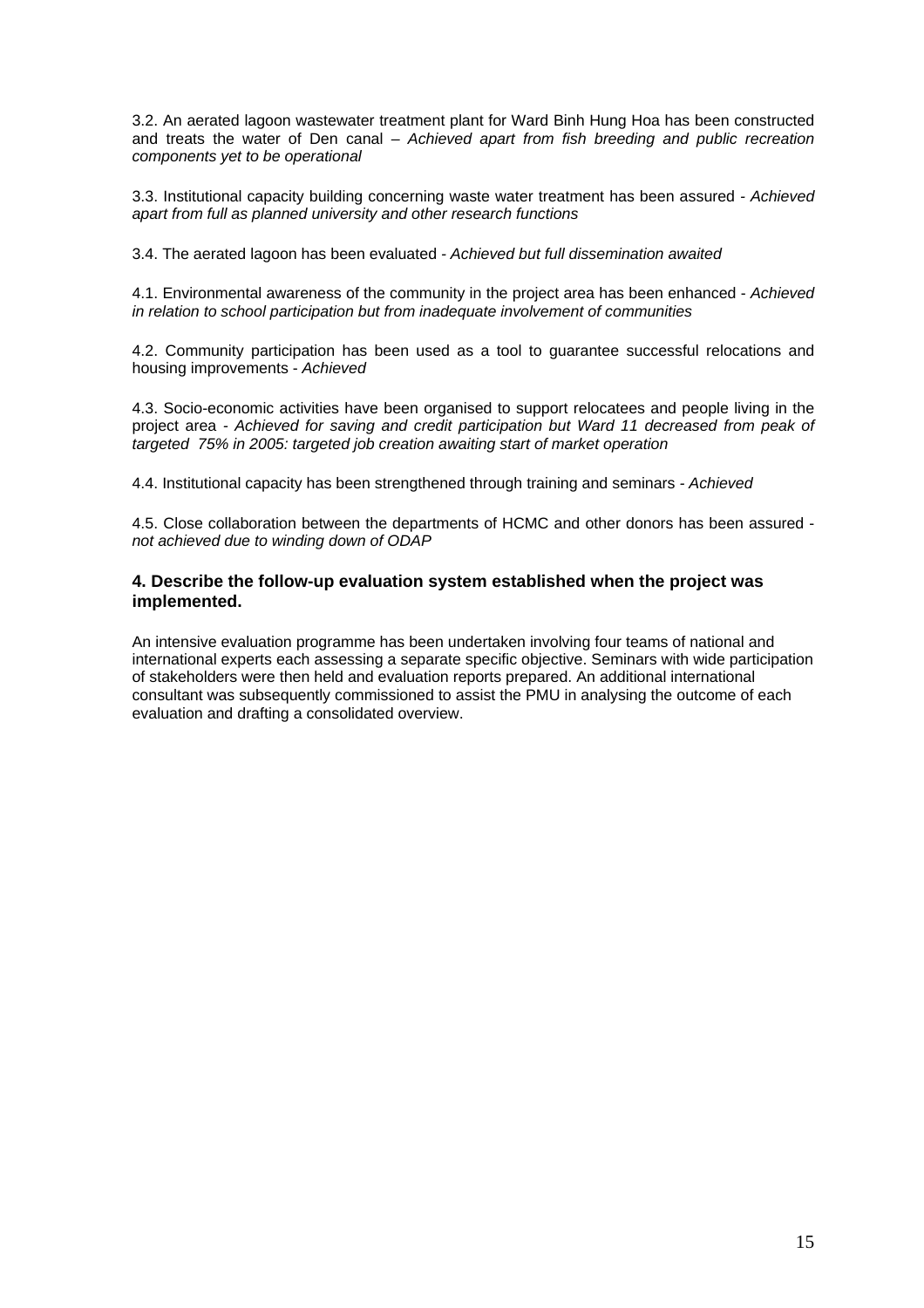# **PART 3 : COMMENTS AND ANALYSIS**

#### **1. What are the major problems and questions having influenced the project implementation and how did the project attempt to solve them?**

Problems and questions that have mainly influenced the project were concerned with:

- balancing the immediate, pressing need to complete and hand over the construction works within deadlines and within budget with the equally compelling need of ensuring high quality, responsive social and economic support;

- ensuring that the actions not within the direct control of the PMU, such as handling the compensation, issuing BOLUCs and opening/operating the market, were achieved in a timely and equitable manner without threatening good relationships with the authorities;

- avoiding an over-allocation of management resources to the organisation and supervision of the THLG Feasibility Study, a separate component that was outside the scope of the extension phase;

- concentrating on task-based performance while at the same time building post-project continuity and sustainability;

- advocacy and awareness-raising with respect to gaining official consideration and possible future adoption of adjusted housing design standards and innovative approaches developed by the project, particularly with reference to affordable, socially acceptable resettlement housing;

- reconciling the piloting/demonstration/replication functions with the narrower, immediate production objectives of the pilot projects

The responses were appropriate and mostly successful. They relied on management flexibility, team solidarity and staffing continuity. The decision to retain a strong in-house PMU capacity, particularly with respect to the Social Work Team, was significant in this regard. Effective relationships with all tiers of local administration and close, regular monitoring of resettlement impacts on the affected households ensured that critical issues were clearly identified and tackled with transparency on a shared basis. Areas where problems were not completely resolved were those relating to sustainability of social support, the piloting functions and generating actual replicated applications during the life of the project.

#### **2. Which factors explain the differences in relation to the expected results?**

Within the extension phase, the differences from the expected intermediate results are those relating to the delay in opening the market, in dredging the stretch of canal in Ward 11 and to the marginal shortfalls in meeting quantified targets such as tonnage moving through the transfer station and saving and credit participation. Explanations concern internal PMU performance rather than any structural changes or shifts of emphasis in the main thrust of the project.

Some functional problems are due to the fact that this project was a pilot project in all its aspects. City departments as well as PMU had to be creative in finding new solutions for new problems, including e.g. compensation issues, financial procedures, handover procedures, etc.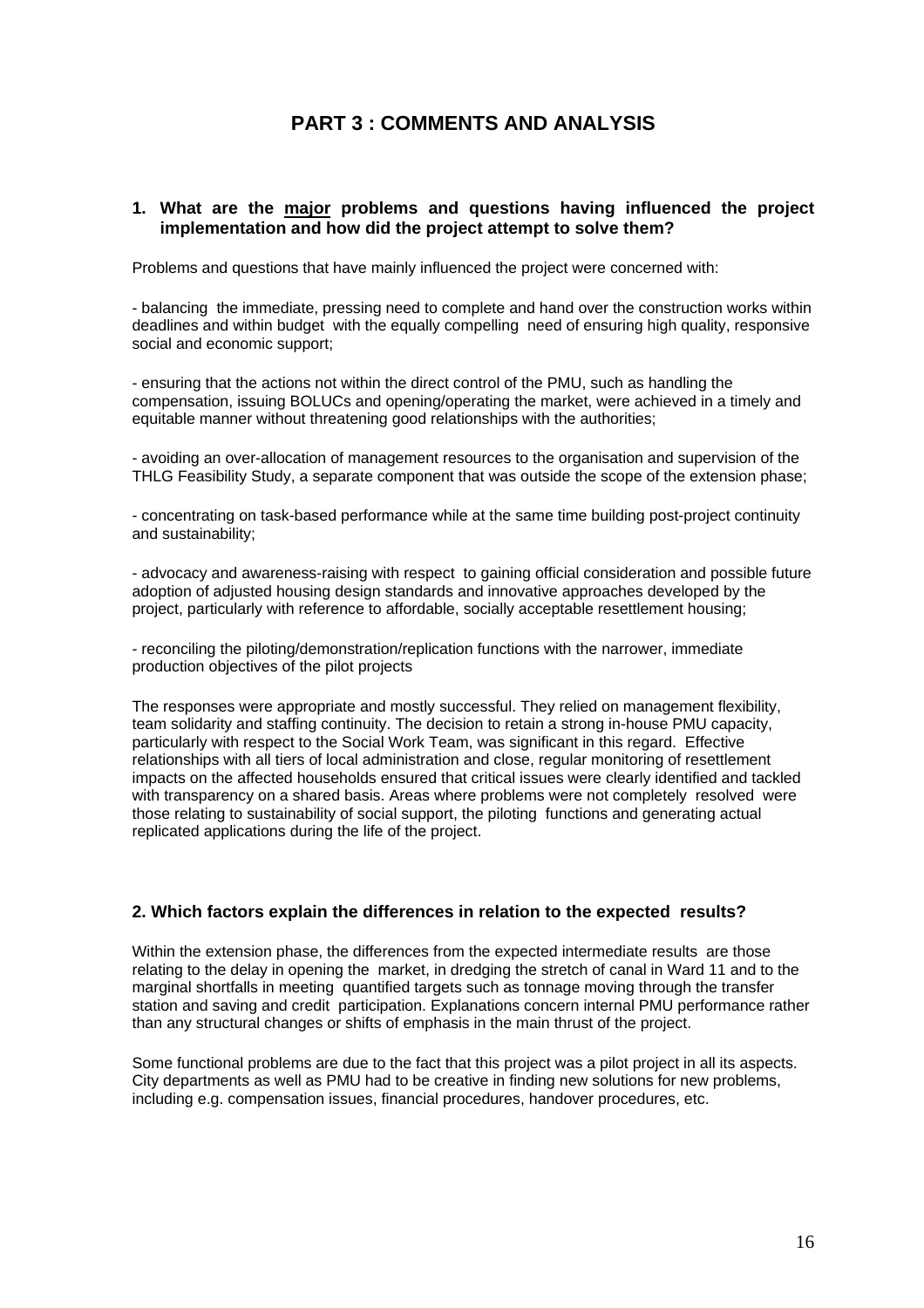#### **3. Which lessons can we learn from the project experience? Please give a detailed answer on the impact and the durability of the results.**

Despite the generally positive evaluation of the social work, an important observation was that there are risks of unsustainability in some aspects due to capacity-building being task-oriented with insufficient training of trainers among community representatives. Clear plans for gradual support withdrawal were said to be lacking and in the words of one of the evaluation teams: "there needs to be a clear distinction between providing immediate support activities to meet the project objectives and working for the enhancement and strengthening of the local people's capacity to protect and ensure sustainable development". This points to a widespread aspect of the extension phase whereby in some cases there was an over-concentration on the narrower objective of achieving the construction completions and official handovers. As examples of follow-up support and lobbying activities with the authorities that are still needed to ensure continuing post-project operational success, the new market in Ward 11 remains to be opened for business and the issuing of building ownership and land-use certificates for the eligible resettled households in the site and services resettlement area has yet to be activated at the level of both the district of origin and the receiving district.

However for the savings and credit groups the decision to allocate management responsibilities to a well-established microfinance organisation , CEP, and to provide associated institutional support, significantly enhances durability for this project component.

In terms of replicability impacts there is immediately available strong evidence that the piloting for the upgrading and solid-waste management is not only potentially replicable but has already exerted significant influence. The timing of the preparation for the Vietnam Urban Upgrading Project was such it could benefit from the experience of the completed upgrading in Ward 11. The work of PMU 415 was instrumental in convincing the World Bank that comprehensive upgrading was an all-round feasible approach for Vietnam's cities. In terms of quantified replicability, it may be said that the upgrading pilot for 166 households in Ward 11 has been applied at the scale of at least the 22,400 households in Phase 1 of the VUUP in HCMC, not to mention the numbers in the upgraded areas in the other cities concerned. With respect to resettlement housing, the delays during the first phase meant that construction completion and occupation occurred too late for inspection and evaluation prior to the VUUP final design decisions. The unfortunate result is that the VUUP is committed to a programme of around 4,500 resettlement units in medium and highrise apartments.

With respect to the sites and services pilot, the most interesting replication potential would not be for the official HCMC resettlement programme where policy, as explained above, appears fixed towards the high standard apartment solution, but rather for infill and incremental improvement throughout the extensive unplanned, underserved housing in the HCMC suburban areas.

The replication situation on the pilot for the solid-waste management is very promising. The HCMC CITENCO company intend to use the small transfer station approach and design for new locations and to adopt the reformed collection system for the remainder of District 6 and then for a further 50,000 households. With regards to the waste-water treatment plant, the technology choice using aeration within the lagoon system is unique for Vietnam. Even without any evidence as yet of the intention to repeat elsewhere, the research opportunities during operation are acknowledged as being extremely valuable for Vietnam.

The major lessons from the project experience are those relating to the initial identification and formulation .The implications of land acquisition, compensation and project approval procedures, when even small-scale pilot construction is included, demand much more thorough investigation at the design stage. For such ambitious projects where outcomes are difficult to predict and where there are strong policy overtones, a further broader lesson concerns the importance of exploring development cooperation models that move from a conventional project format to a programmatic approach. This would involve a robust set of primary objectives with built-in budgetary and output reviews every two to three years. Another important lesson is that for a project which has the key function of demonstrating reforms the process of piloting and the expected replication results should be more explicitly reflected in the project's logical framework., Otherwise the pilot activities risk becoming ends in themselves, lacking the necessary rigorous , advocacy and "marketing".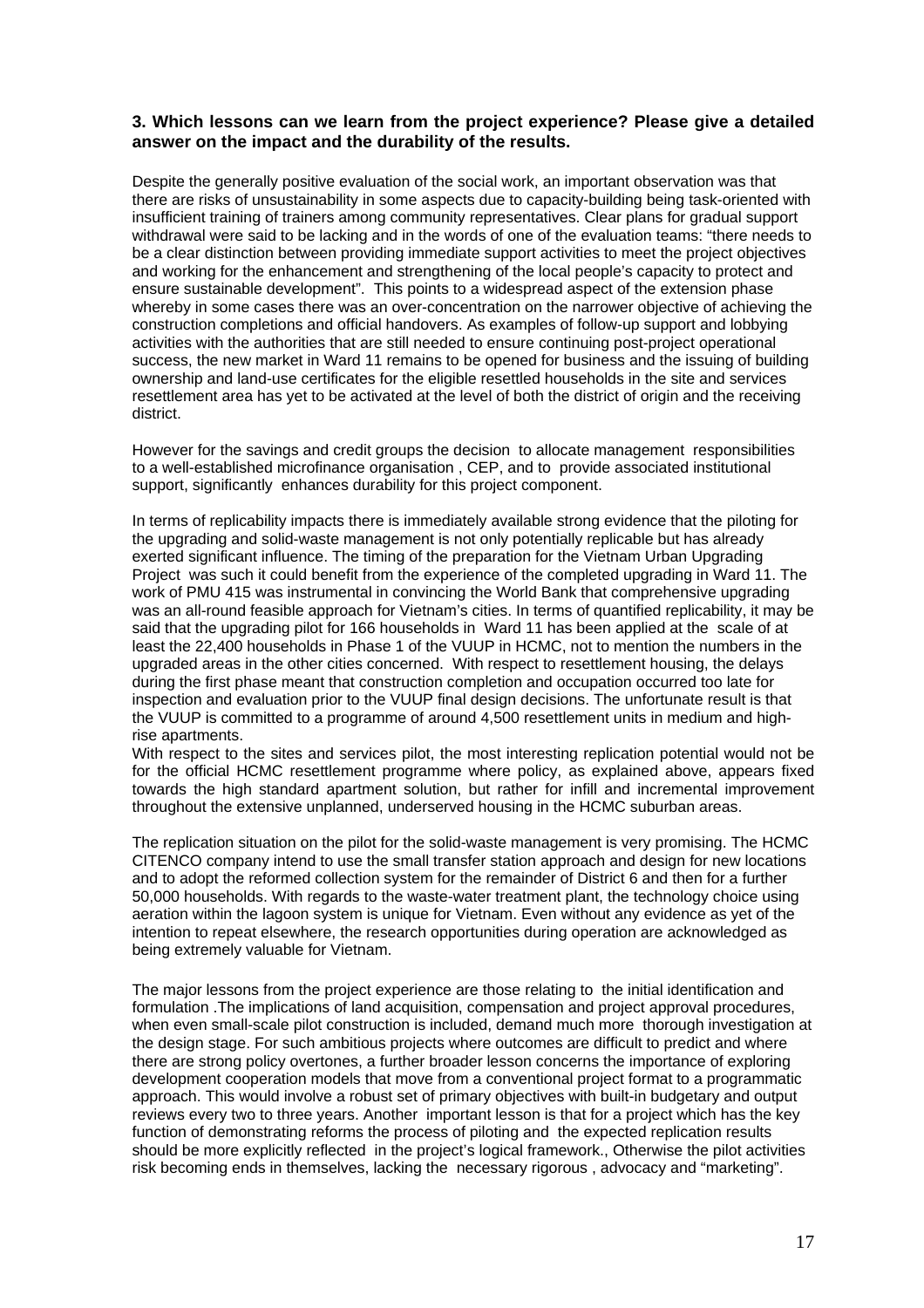#### **4. According to you, how was the project perceived by the target groups?**

Perceptions by the immediate beneficiaries (the residents) were very positive. The time taken to consult on every issue, take careful account of opinions and offer resettlement choices paid off in terms of constructive collaboration and support. Initial negative perceptions on the part of the existing adjacent community at the sites and services location were reversed as a result of careful physical and social integration measures that have stimulated self- help improvements and raised property values. Perceptions among the solid-waste collectors were reported as equally positive due to enhanced working conditions and representation through the establishment of a trade union together with better access to social security and welfare.

#### **5. Did the follow-up evaluation or the monitoring, and the possible audits and controls have any results? How were the recommendations taken into account?**

With the exception of the comments on the Logical Framework the project closely followed the recommendations of the mid-term evaluation with respect to budgetary amendments and the further time extension. The regular monitoring of resettlement impacts was used to respond to the current situation and identify likely future problems.

#### **6. Conclusions**.

The project addressed diverse multi-sectoral problems in order to explore and test integrated propoor solutions through actual constructed and installed prototypes. Taking account of the overall scope and results, the comprehensive approach within a specific community may be seen as being seriously compromised by the need to move the waste-water treatment plant and part of the resettlement housing out of the District 6 to a location in a neighbouring canal catchment. Also the increased size of the plant from that originally envisaged for District 6 meant a shift from a pilot scale to that of a major investment project. Initial ideas for addressing industrial waste were found to be inappropriate. Otherwise the results of the strategies for piloting slum upgrading, resettlement options, canal embankment redevelopment, solid-waste management, alongside the cross-cutting socio-economic support and participatory community development, have all provided extremely valuable research and development material. Within themselves these components may be assessed at this early stage of occupation and operation as successfully demonstrating viable, affordable alternatives. They are contributing towards enhanced social status, poverty reduction and public health improvements for the slum dwellers as the immediate beneficiaries and have prompted rethinking among the local authorities and technical departments on a whole range of urban planning, development and management fields.

The integration of the adjacent existing unplanned low-income area with the sites and services area was handled with social sensitivity and technical ingenuity. Particularly significant are the results of the painstaking work of the project team in negotiating more equitable compensation rates and more affordable housing standards, establishing a solid-waste collectors' trade union and enhancing their working conditions and in generally instilling a culture of partnership and participation among all the project stakeholders. It must also be noted that the monitoring of resettlement impacts has been exemplary, providing an in-depth analysis of the social, technical and financial processes and faithfully recording the reactions and opinions of the affected households. A further impact unforeseen at the start of the project concerns the role of the project as a source and inspiration for student studies both from overseas and national universities.

The project carefully learnt the implementation lessons from the first phase and having closely followed the recommendations from the mid-term evaluation of the extension, a realistic timeframe and budget was finally adopted. However it should be noted that this was not until October 2003, five years into the overall project period and two years into the extension The current phase can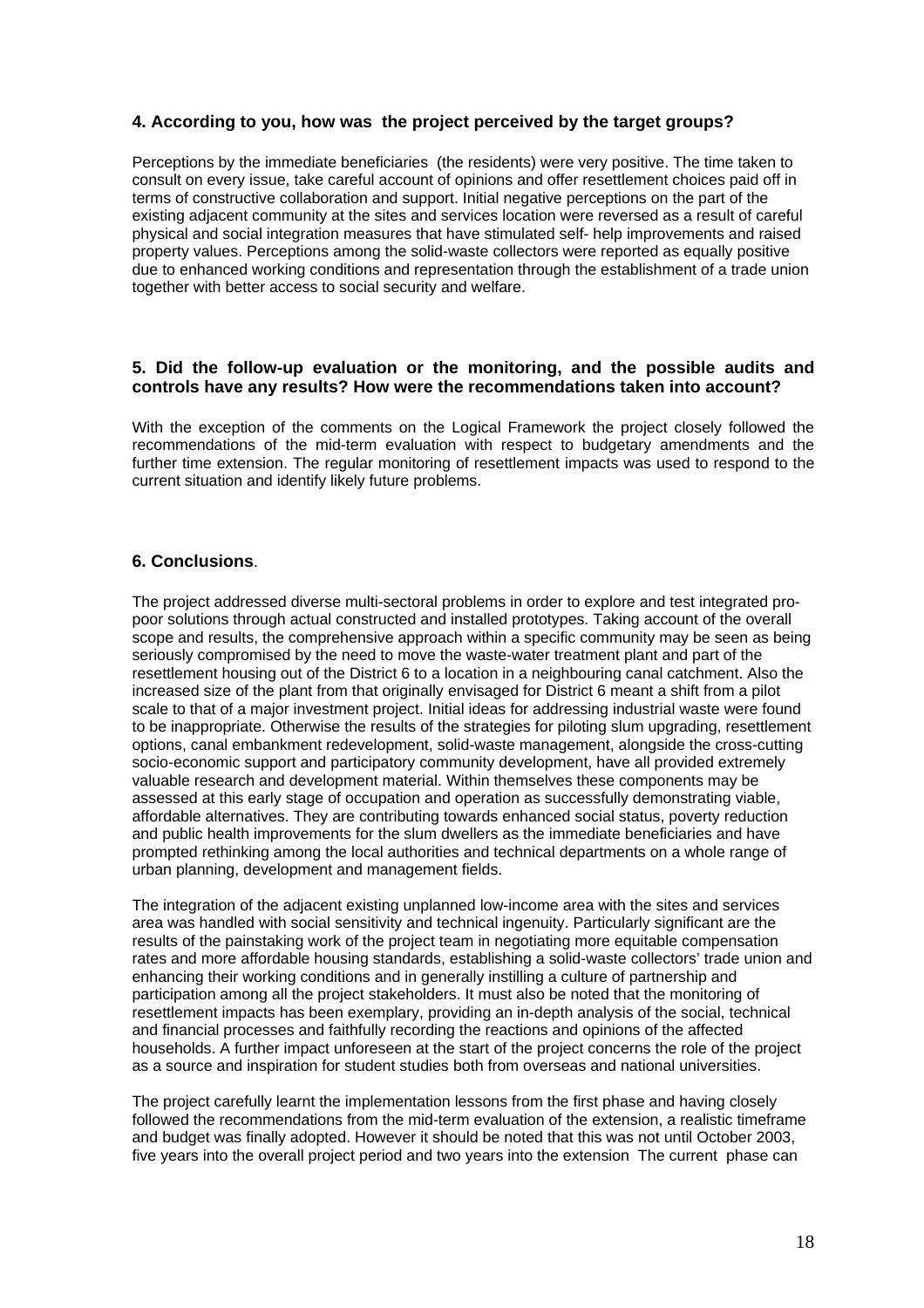therefore be said to have satisfactorily met its objectives in terms of outputs but not in term of its initial resource allocation and completion time.

Throughout the separate specialised assessment reports there were many areas identified for recommended improvements to the pilot projects. In the opinion of the evaluators this did not however diminish the project's positive accomplishments in the face of what were seen as formidable policy and administrative obstacles. However it must be borne in mind that the overall project must ultimately be judged not just on whether the pilot projects are satisfactory as one-off interventions but whether they are adopted for replication (possibly with appropriate modifications) at a scale that justifies the piloting investment. In relation simply to the small numbers of direct beneficiaries, it is difficult to justify the human and financial resources invested by the project over the eight years and particularly the considerable Vietnam contributions for compensation and land acquisition.

There is nevertheless immediately available strong evidence that the piloting for the upgrading and solid-waste management is not only potentially replicable but has already exerted significant influence. The timing of the preparation for the Vietnam Urban Upgrading Project was such it could benefit from the experience of the completed upgrading in Ward 11. With respect to resettlement housing, the delays during the first phase meant that construction completion and occupation occurred too late for inspection and evaluation prior to the VUUP final design decisions. The most interesting replication potential for the sites and services pilot would be more for infill and incremental improvement throughout the extensive unplanned, underserved housing in the HCMC suburban areas.

The HCMC CITENCO company intend to use the small transfer station approach and design for new locations and to adopt the reformed collection system for the remainder of District 6 and then for a further 50,000 households. With regards to the waste-water treatment plant, the technology choice using aeration within the lagoon system is unique for Vietnam and the continuing research opportunities provided by this initiation are officially acknowledged as being extremely valuable for the country's environmental management sector.

#### **7. Which are your recommendations for the consolidation and the appropriation of post-project period (policy to be followed or implemented, necessary national resources, make target groups aware of their responsibilities, way to apply the recommendations.?**

From the analysis of the separate specialised evaluations there are immediate recommendations for solid-waste management improvements covering construction modifications and equipment design. Other recommendations, as presented below, are more strategic and are concerned with results dissemination, assimilation of lessons and for the replicability potential.

1. Support advocacy and advisory services for governance reforms in capacity-building, distribution of economic growth, access to land and basic services for the urban poor, and improved strategic planning and management with respect to land-use control, land banking, flexible and incremental regulations and alternative housing typologies such as low-rise /high density approaches.

2. Promote the shift from the view of residents from beneficiaries to agents of change , explore the options for co-ownership and co-management schemes and for community self-survey and community contracting.

3. Strengthen the links with universities and institutes and concentrate on multi-disciplinary and multi-sectoral capacity- building.

4. Continue after project closure to provide information to households through local authorities and the CBOs and to sustain the support for access to social security services. Ensure that the comparatively weak community participation in the sites and services pilot is enhanced through continuing strong support.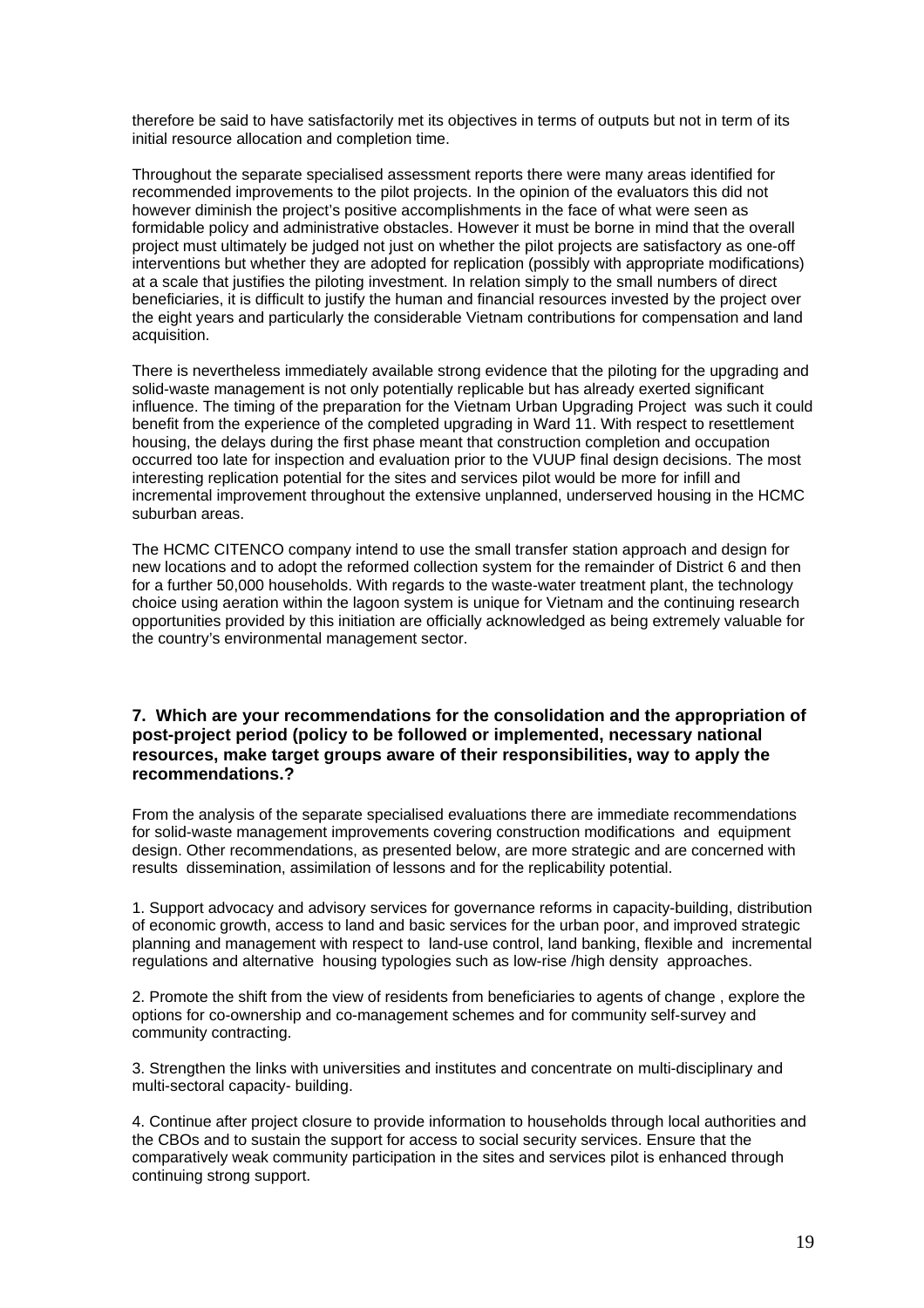5. Prepare updated and comprehensive information packages for each pilot project, including asbuilt plans, the final detailed construction cost data and clear, transparent explanations of the selling prices and the related pricing methodology, showing how costs for infrastructure, land, design and PMU overheads are attributed to the costs per apartment or plot and identifying the precise extent of subsidisation in each case.

6. Within the framework of the final construction costs and the latest operation and maintenance estimates for the waste-water treatment plant, carry out a full cost benefit analysis in order to facilitate comparison with other technologies applied in Vietnam and to test economic and financial feasibility.

7. Complete the comparative analysis of the resettlement compensation policy and procedures as finally negotiated by PMU 415 and other donors such as the WB and JBIC and relate to the current HCMC situation for non-donor projects. Clarify the influence of the project on HCMC compensation reforms and particularly the eligibility of households without legal resident status.

8. Fully document the community participation process and prepare manuals for training-trainers and for field operations, employing user-friendly visual communication techniques.

9. Based on the monitoring reports and as the baseline for future evaluation, carry out a 100% survey of the end-of-project situation in the upgrading area with respect to each household's demographic and socio-economic data, the fitting out of each apartment interior together with the physical details (photos and drawings) and construction costs of each house in the sites and services area.

10. In order to provide a clear indication of the costs and time requirement for applying the piloted approaches in normal non-experimental situations, carry out an exercise to isolate those PMU 415 piloting inputs for identification, survey, preparation, testing, monitoring, advocacy and communication/dissemination that would not need to be repeated .This will require a methodology that also takes account of adjustments for the year in which costs are received from tenders or otherwise incurred and for varying exchange rates Also the components that will vary with each situation (such as markets, schools and their share of the infrastructure) should be extracted in the cost data. Furthermore when moving from piloting to production, there are economies of scale to be considered and reflected in costs and project durations.

11. Given the wealth of experience and expertise accumulated in PMU 415, explore the alternative institutional models for continuity in the form of a sustainable body either independently established as a new centre or attached to an appropriate institution or HCMC department. Functions for such a centre would be to oversee and guide the continuing social support required in some areas, to provide a multi-media information service, carry out surveys, studies and other technical advisory services together with training programmes - particularly in the fields of community participation, general social work and survey/monitoring methodology.

12. Undertake a post-project evaluation study in the form of a socio-economic survey and urban analysis over a three year period commencing in 2007. This would not only evaluate the project results at a time when the pilots are being fully tested operationally in terms of sustainable affordability levels, resale incidence, management capacities, physical maintenance, community cohesion, the impact of the adjacent market in Ward 11 and income stabilization. It would also make comparisons with other urban projects and track the influence of this project on policies and on new project identification and formulation. Such a post-project initiative would be appropriately based in whatever body is established for PMU continuity as recommended above.

| <b>National execution official</b> | <b>BTC</b> execution official |
|------------------------------------|-------------------------------|
|                                    |                               |
|                                    |                               |
|                                    |                               |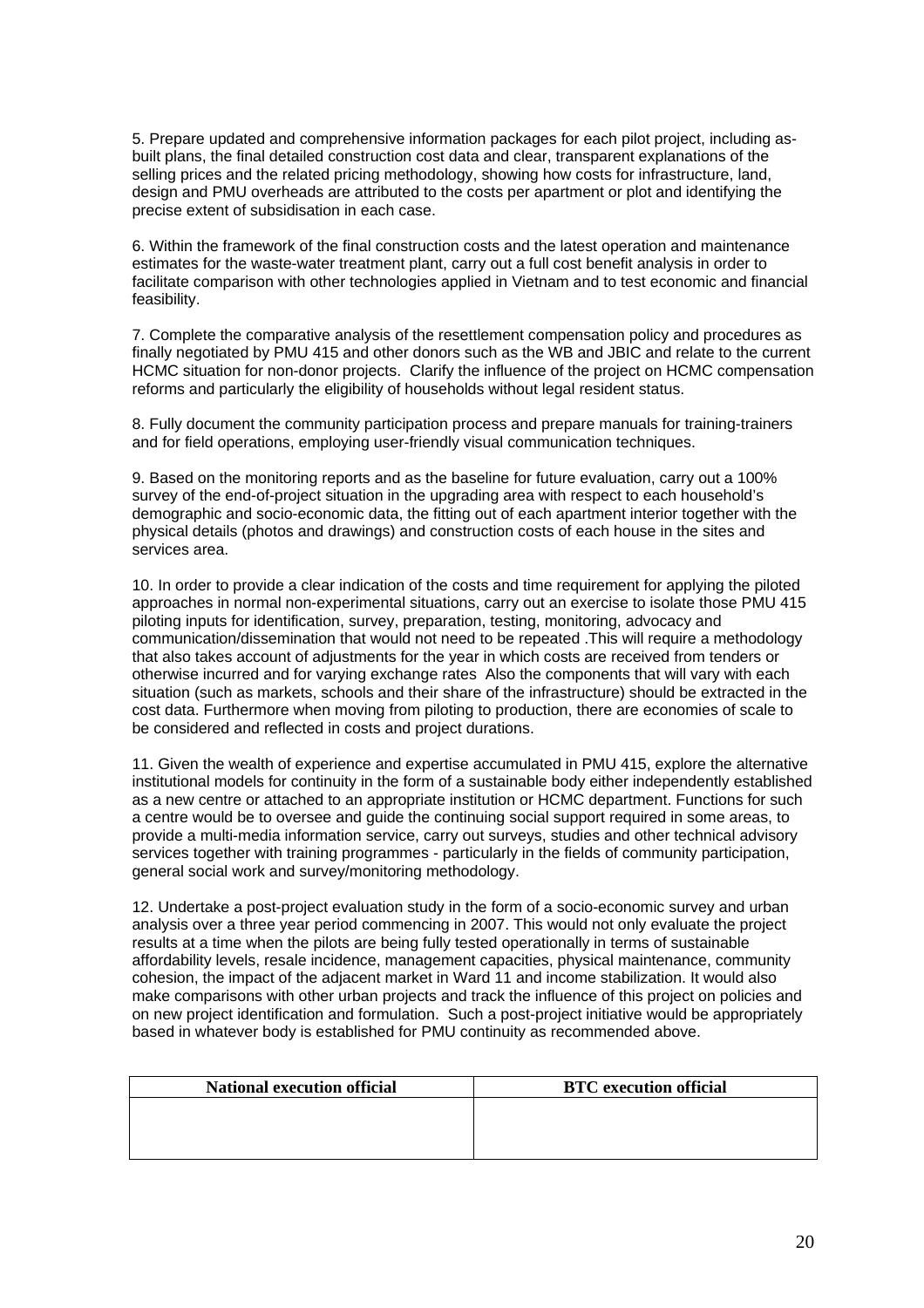# **PART 4 : ANNEXES**

| nnexes                                            |
|---------------------------------------------------|
| <b>Annex 1</b> Results summary per pilot project  |
| (by the external consultant)                      |
| <b>Annex 2 Situation of receipts and expenses</b> |
| This is the situation at Steering Committee nr.8  |
| with figures up to 30 April 2006 and projections  |
| until project's end.                              |
| <b>Annex 3</b> Disbursement rate of the project   |
| This is the situation at Steering Committee nr.8  |
| with figures up to 30 April 2006 and projections  |
| until project's end.                              |
| <b>Annex 4 Personnel of the project</b>           |
| <b>Annex 5</b> Subcontracting activities          |
| <b>Annex 6 Equipments</b>                         |
| <b>Annex 7 Trainings</b>                          |
| <b>Annex 8 Backers</b>                            |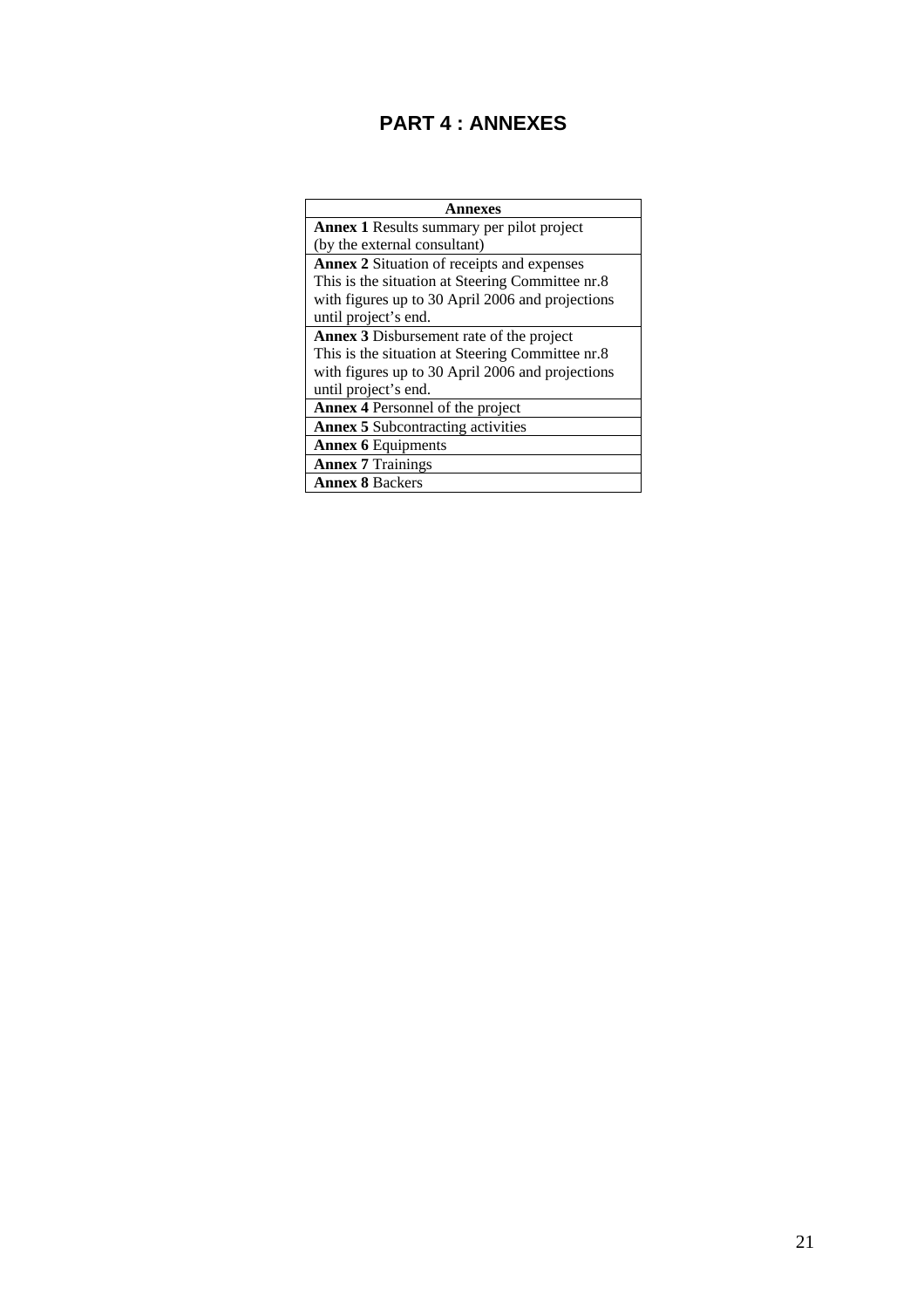### **ANNEX 2: EXPENSES**

We refer to the activity report for Steering Committee meeting nr.8 in case the financial file with disbursements would not be included.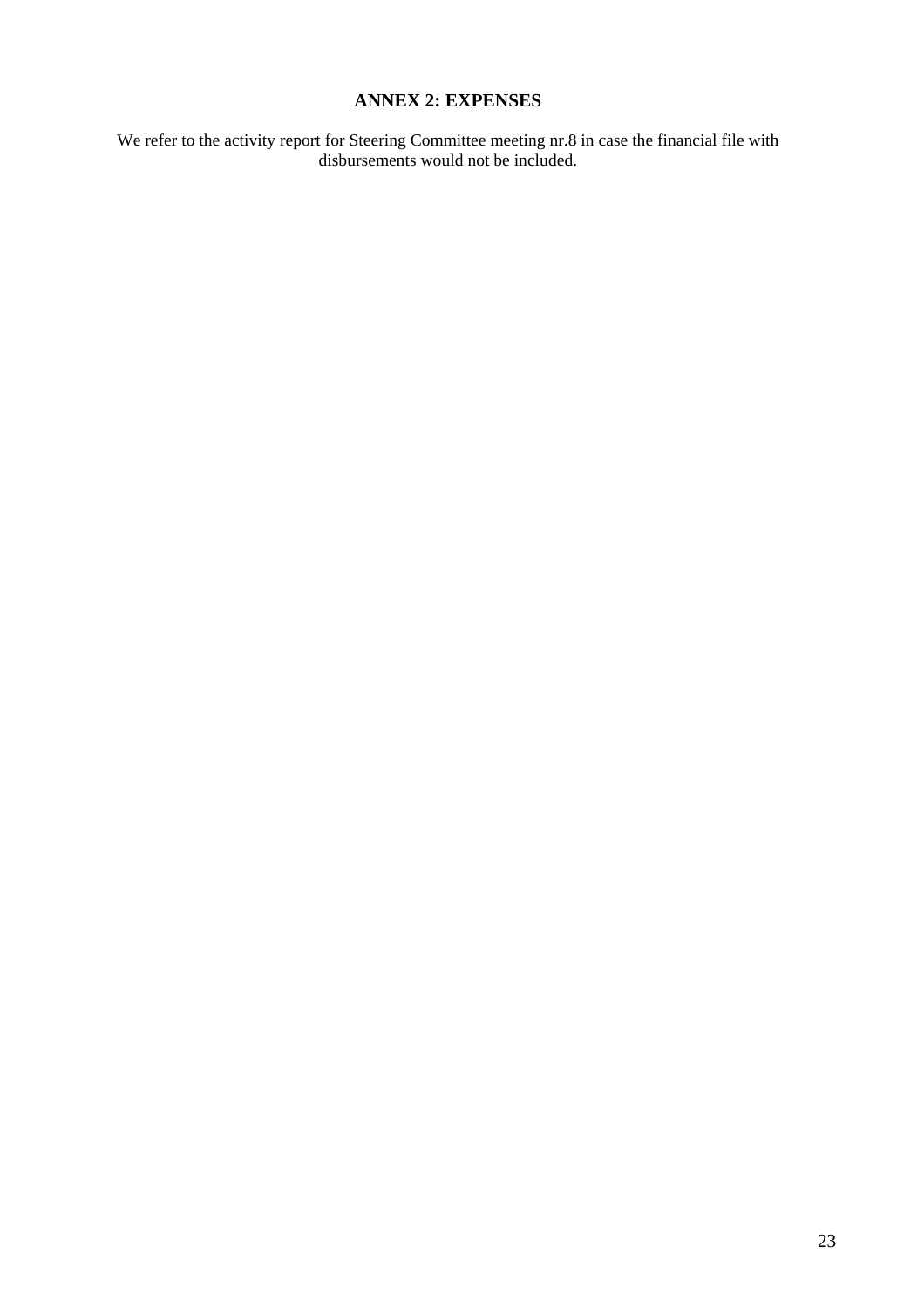### **ANNEX 3 : Disbursement rate of the project.**

We refer to the activity report for Steering Committee meeting nr.8 in case the disbursement rate information would not be included.

|              |                                        | <b>EUR</b> | <b>1000 VND</b> |
|--------------|----------------------------------------|------------|-----------------|
|              | <b>REVISED BUDGET IN TOTAL</b>         | 21,311,065 | 290,469,814     |
| 1            | <b>BELGIAN CONTRIBUTION</b>            | 6,254,385  | 85, 247, 268    |
| $\mathbf{2}$ | <b>COUNTER VALUE FUND (CVF)</b>        | 1,907,557  | 26,000,000      |
| 3            | <b>VIETNAMESE CONTRIBUTION</b>         | 13,149,123 | 179,222,546     |
|              | <b>DISBURSEMENT AMOUNT IN TOTAL</b>    | 18,607,614 | 253,621,776     |
|              | <b>Percentage</b>                      | 87.31%     | 87.31%          |
| $\mathbf{1}$ | <b>BELGIAN BUDGET DISBURSEMENT</b>     | 5,295,108  | 72.172.326      |
|              | Percentage                             | 84.66%     | 84.66%          |
| $\mathbf{2}$ | <b>COUNTER VALUE FUND DISBURSEMENT</b> | 1,318,322  | 17,968,727      |
|              | Percentage                             | 69.11%     | 69.11%          |
| 3            | <b>VIETNAMESE BUDGET DISBURSEMENT</b>  | 11,994,184 | 163,480,723     |
|              | Percentage                             | 91.22%     | $91.22\%$       |

*Note: Conversions in this table follow the original project TFF exchange rate of 1 EUR = 13,630 VND.* 

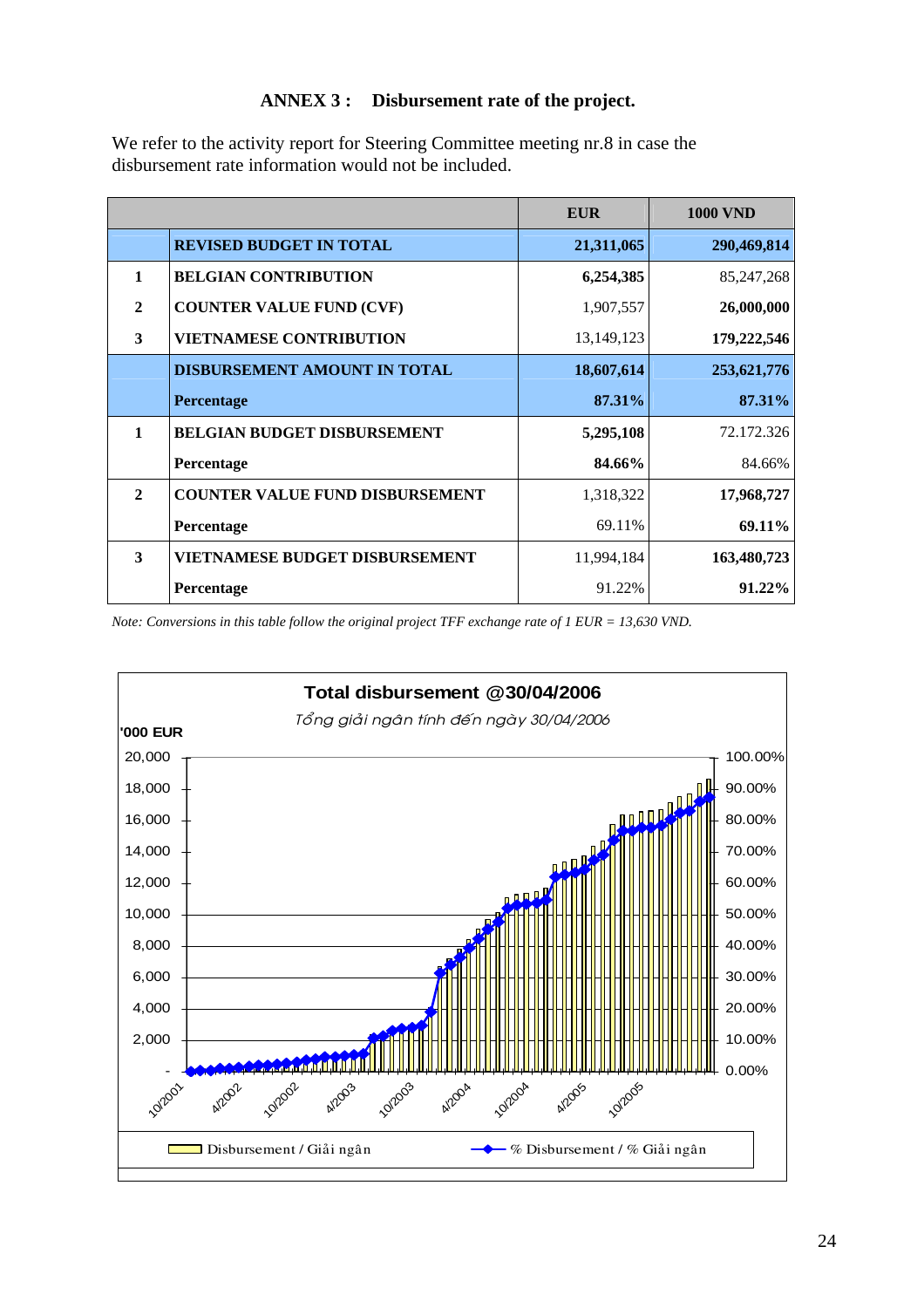|                                                                   | <b>Personel type</b> |                   |                           | <b>Duration of recruitment</b> |                  |
|-------------------------------------------------------------------|----------------------|-------------------|---------------------------|--------------------------------|------------------|
| <b>Title</b>                                                      | <b>Family Name</b>   | <b>First Name</b> | Gender                    | <b>Start dates</b>             | <b>End dates</b> |
| 1. National personel put at<br>disposal by the partner<br>country |                      |                   |                           |                                |                  |
| Secretary                                                         | ĐỒNG Thị Ngãi        | Lan               | $\mathbf F$               | 1-May-98                       | 31-Oct-01        |
| Coordinator                                                       | PHAM Thị Thanh       | Hải               | F                         | 1-May-98                       | 31-Jan-02        |
| FS Unit VC                                                        | NGUYỄN Lê            | Ninh              | M                         | 20-Dec-01                      | 30-Sep-02        |
| Accountant                                                        | DƯƠNG Thị Hàn        | Đan               | $\mathbf F$               | $1-May-02$                     | 31-Oct-02        |
| Architect                                                         | NGUYỄN Phan Hoà      | Bình              | M                         | 1-May-98                       | 31-Aug-03        |
| Urban Unit VC                                                     | TRẦN Văn             | Cầm               | M                         | $1-Apr-01$                     | 15-Apr-04        |
| Site-Supervisor                                                   | TRƯỜNG Khánh         | Ngọc              | M                         | $1-Dec-01$                     | 15-Dec-04        |
| Site-Supervisor                                                   | NGUYỄN Văn           | Trinh             | M                         | 01-Dec-03                      | 31-Oct-05        |
| <b>Admin Assistant</b>                                            | NGUYỄN Thị Ngọc      | Phượng            | $\mathbf F$               | 1-May-98                       | end project      |
| GIS expert                                                        | NGUYỄN Thiện         | Phước             | M                         | 01-Aug-98                      | end project      |
| Social Unit VC                                                    | ĐINH Thị Lê          | Nga               | $\mathbf F$               | 01-Sep-98                      | end project      |
| Driver                                                            | ĐINH Thế             | Giang             | M                         | 01-Oct-98                      | end project      |
| Driver                                                            | TRẦN Xuân            | Minh              | M                         | 01-Jun-99                      | end project      |
| Office Worker                                                     | NGUYỄN Ngọc          | Tuyết             | ${\bf F}$                 | $01-Jul-00$                    | end project      |
| Lagoon Unit VC                                                    | NGUYỄN Thị Phương    | Trang             | $\boldsymbol{\mathrm{F}}$ | $01-Jan-02$                    | end project      |
| Coordinator                                                       | LÊ Diệu              | Ánh               | F                         | 01-Feb-02                      | end project      |
| Site-Supervisor                                                   | TRẦN Quang           | Thái              | M                         | 01-Mar-02                      | end project      |
| Secretary                                                         | Đỗ Thị Hồng          | Loan              | $\mathbf F$               | 16-Jun-02                      | end project      |
| S&S pilot proj VC                                                 | NGUYỄN Thị Xuân      | Hương             | $\mathbf F$               | 23-Sep-02                      | end project      |
| Accountant                                                        | PHAN Ngọc            | Thanh             | $\mathbf F$               | 01-Dec-02                      | end project      |
| Office Worker                                                     | NGUYỄN Vĩnh          | Tho               | M                         | 03-Sep-03                      | end project      |
| Site-Supervisor                                                   | <b>BÙI Ninh</b>      | Thuân             | M                         | $01$ -Jan- $04$                | end project      |
| Urban Unit VC                                                     | NGUYỄN Hoài          | Nam               | $\mathbf M$               | 18-Feb-04                      | end project      |
| 2. Support personnel, locally<br>recruited                        |                      |                   |                           |                                |                  |
| Accountant                                                        | QUÁCH Thanh          | Trúc              | $\mathbf F$               | 27-Jul-99                      | end project      |
| 3. Training personnel,<br>locally recruited                       |                      |                   |                           |                                |                  |
| 4. International personnel<br>(outside BTC)                       |                      |                   |                           |                                |                  |
| 5. Expert in international<br><b>Cooperation (BTC)</b>            |                      |                   |                           |                                |                  |
| <b>CTA</b>                                                        | Van Lint             | Jan               | M                         | $01-Aug-01$                    | 13-Aug-06        |
| <b>ATA</b>                                                        | Lambotte             | Pierre            | M                         | $01$ -Dec-02                   | 31-Dec-03        |
| <b>ATA</b>                                                        | De Smet              | Jozef             | $\mathbf M$               | $01$ -Dec-04                   | 30-Jun-06        |

# **ANNEX 4 : Personnel of the project**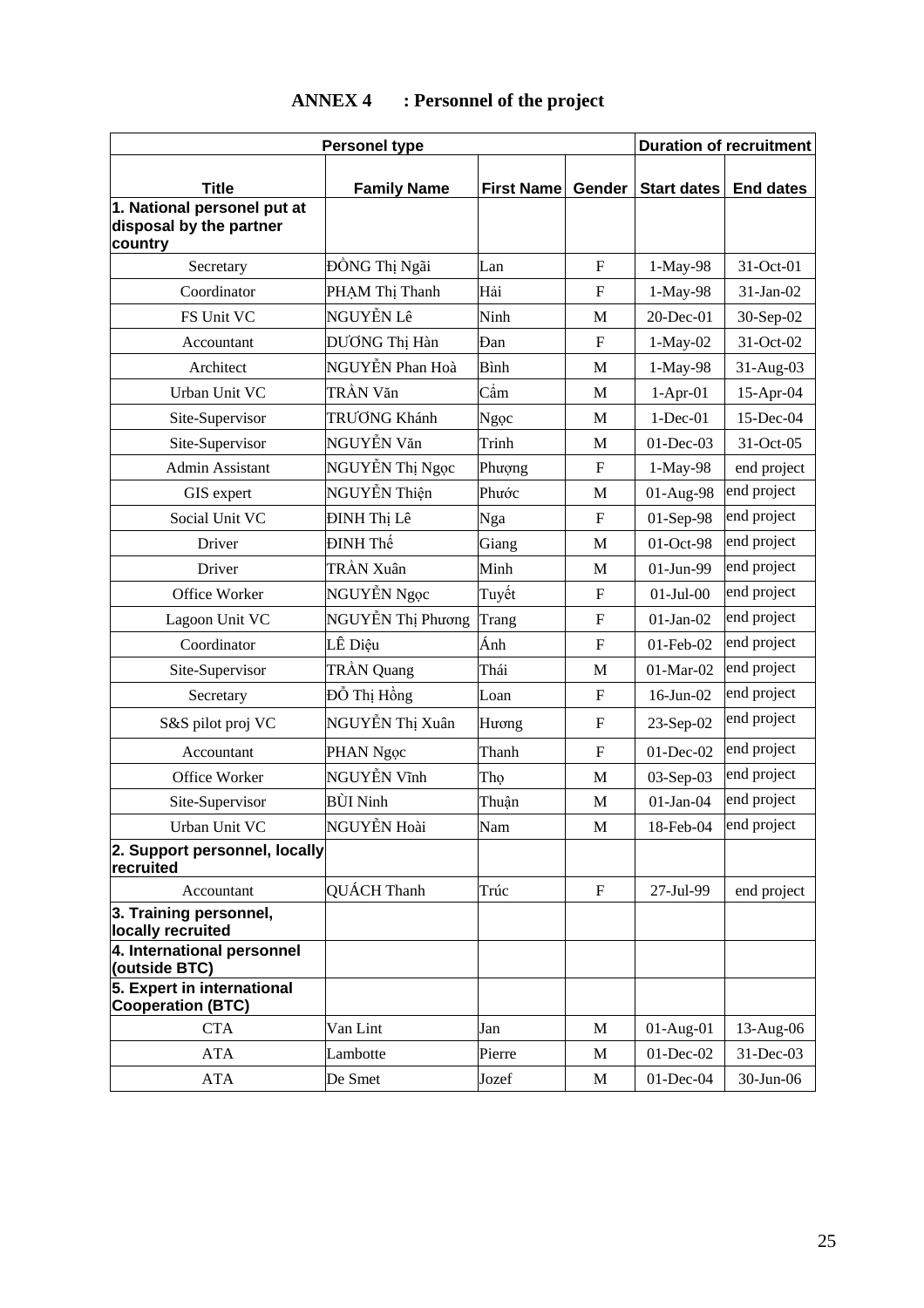**ANNEX 5: Subcontracting activities and invitations to tender**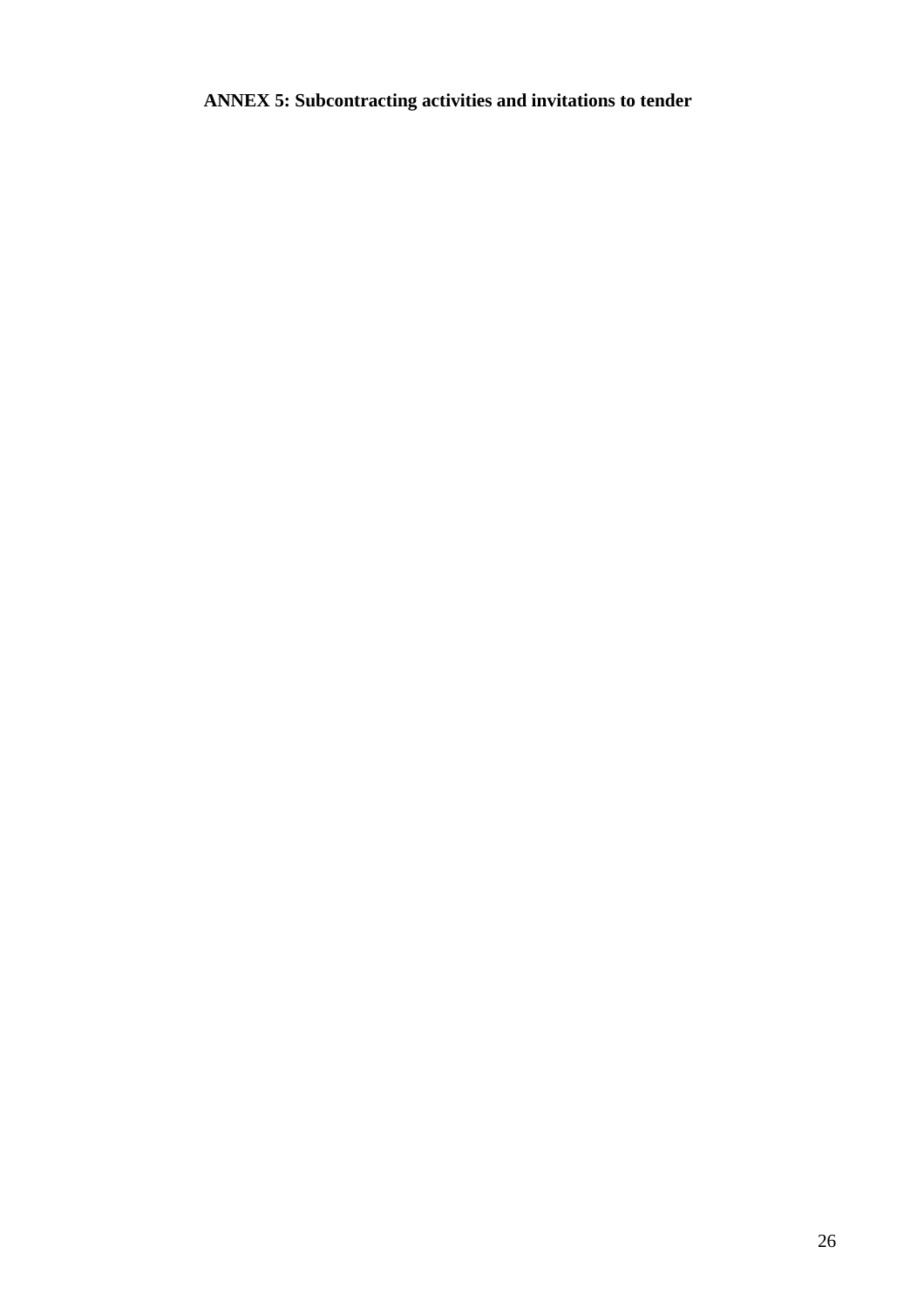# **ANNEX 6 : List of the equipments acquired during the project**

| <b>Equipment type</b>            | Cost   |            |       | <b>Delivery</b><br>date |               | <b>Remarks</b>          |
|----------------------------------|--------|------------|-------|-------------------------|---------------|-------------------------|
|                                  | budget |            | real  | budget                  | real          |                         |
| Photocopier RICOH Aficio 270     |        | <b>EUR</b> | 4,670 |                         | 28-Jun-02     | <b>Bel Contribution</b> |
| Computer Robo Victor 1.5GHz      |        | EUR.       | 1,006 |                         | 10-Jul-02     | <b>Bel Contribution</b> |
| Digital camera Sony DSC-S75      |        | EUR.       | 1,003 |                         | 10-Jul-02     | <b>Bel Contribution</b> |
| Paper shredder C-250A            |        | <b>EUR</b> | 191   |                         | 11-Jul-02     | <b>Bel Contribution</b> |
| Money counter BJ-02E             |        | <b>EUR</b> | 223   |                         | 12-Dec-02     | <b>Bel Contribution</b> |
| Air conditioner National 2HP (1) |        | <b>EUR</b> | 916   |                         | $13 - Jun-03$ | <b>VN Contribution</b>  |
| Air conditioner National 2HP (2) |        | <b>EUR</b> | 916   |                         | $13 - Jun-03$ | <b>VN Contribution</b>  |
| lAir conditioner National 1.5 HP |        | <b>EUR</b> | 631   |                         | 13-Jun-03     | <b>VN Contribution</b>  |
| Digital camera Sony DSC-P73 (1)  |        | <b>EUR</b> | 247   |                         | 08-Oct-04     | <b>Bel Contribution</b> |
| Digital camera Sony DSC-P73 (2)  |        | <b>EUR</b> | 247   |                         | 08-Oct-04     | <b>Bel Contribution</b> |
| Laptop Dell Ladtitude 520        |        | <b>EUR</b> | 1,250 |                         | 03-Mar-06     | <b>Bel Contribution</b> |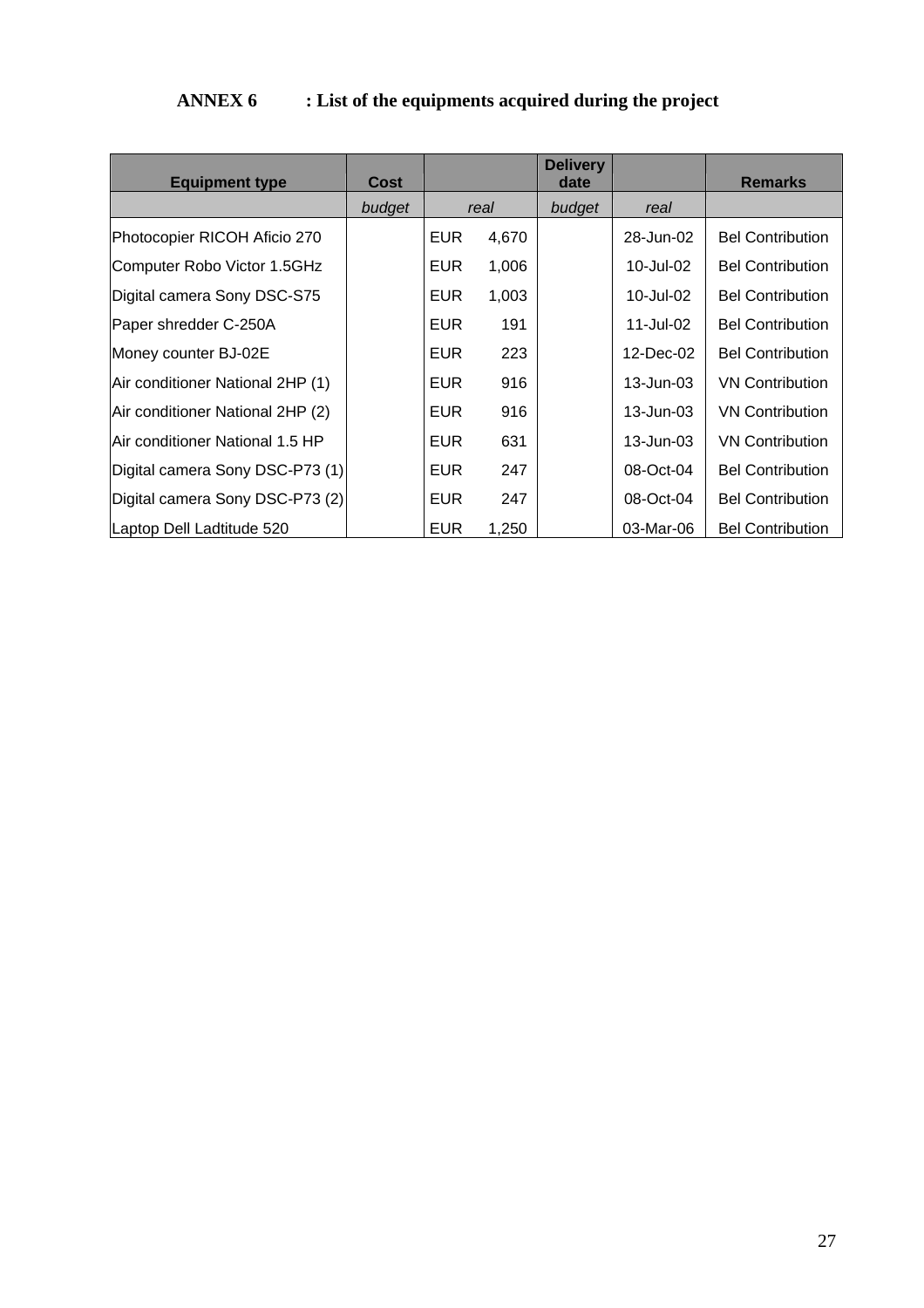### **Annex 7 : Trainings**

*Students theses in relation to PMU 415 project (since 1st phase)* 

- 1. Martin Gautier, "Improving Living conditions: perspectives and issues for a lowincome settlement of HCMC", Tropical Public Health Engineering, University of Leeds –UK, September 1999.
- 2. Stephanie Simons, "High-density housing for the urban poor in HCMC, mid-rise building, an option?", KUL-Belgium, May 2000.
- 3. Bart Timmermans, "Water-based living in Southern Vietnam, Major case study: THLG canal in HCMC", KUL-Belgium, May 2000.
- 4. Lekoomet Wilson Maili, "Use of the Storm water management model (SWMM) for the analysis of the urban drainage problems in the THLG canal basin", KUL-Belgium, September 2000.
- 5. Frederic Dominique Ortiz, "Rapports du canal Tan Hoa Lo Gom avec Ho Chi Minh Ville a travers l'amenagement d'espaces publics et l'organisation du bati d'un site sur berges: unite 7 – Quartier 6", Ecole d'architecture de Paris-la Villette (UP6), France, September 2000.
- 6. Sofia Argeiti, "Exploring recycling and reuse activities in Ho Chi Minh City, an integrated approach", Tropical Public Health Engineering, University of Leeds – UK, September 2000.
- 7. Nguyen Hoang Manh, "Relocation and resettlement of slums along the Xuyen Tam canal in Binh Thanh district, Ho Chi Minh City", KUL-Belgium, September 2001.
- 8. Petra Rautavouma, "Waste picking Activities in Ho Chi Minh City Nonconventional approach to solid waste management", Environmental Economics department, university of Helsinki, Finland, 2002.
- 9. Nguyen Phan Hoa Binh, "Integrated area focused collaborative strategic approach in Tan Hoa Lo Gom basin, Ho Chi Minh City, Vietnam", KUL-Belgium, September 2004.
- 10. Phan Van Minh, "Single pond system for integration of polluted water reclamation with tilapia fingerling production", Bio Science Faculty, University of Ghent, Belgium, February 2006.

*Seminars and workshops:* 

- Prof. Duncan Mara gave a seminar on 6 August 2002 on aerated lagoon technology (50 participants);
- A seminar with more than 50 participants was organized at Doste during the visits of Prof. Duncan Mara (Leeds university), Prof. Depauw (Gent university) and Prof. Jean-Luc Vasel (Luxemburg university) on 'lagoon technology in southern Vietnam' on December 4<sup>th</sup>.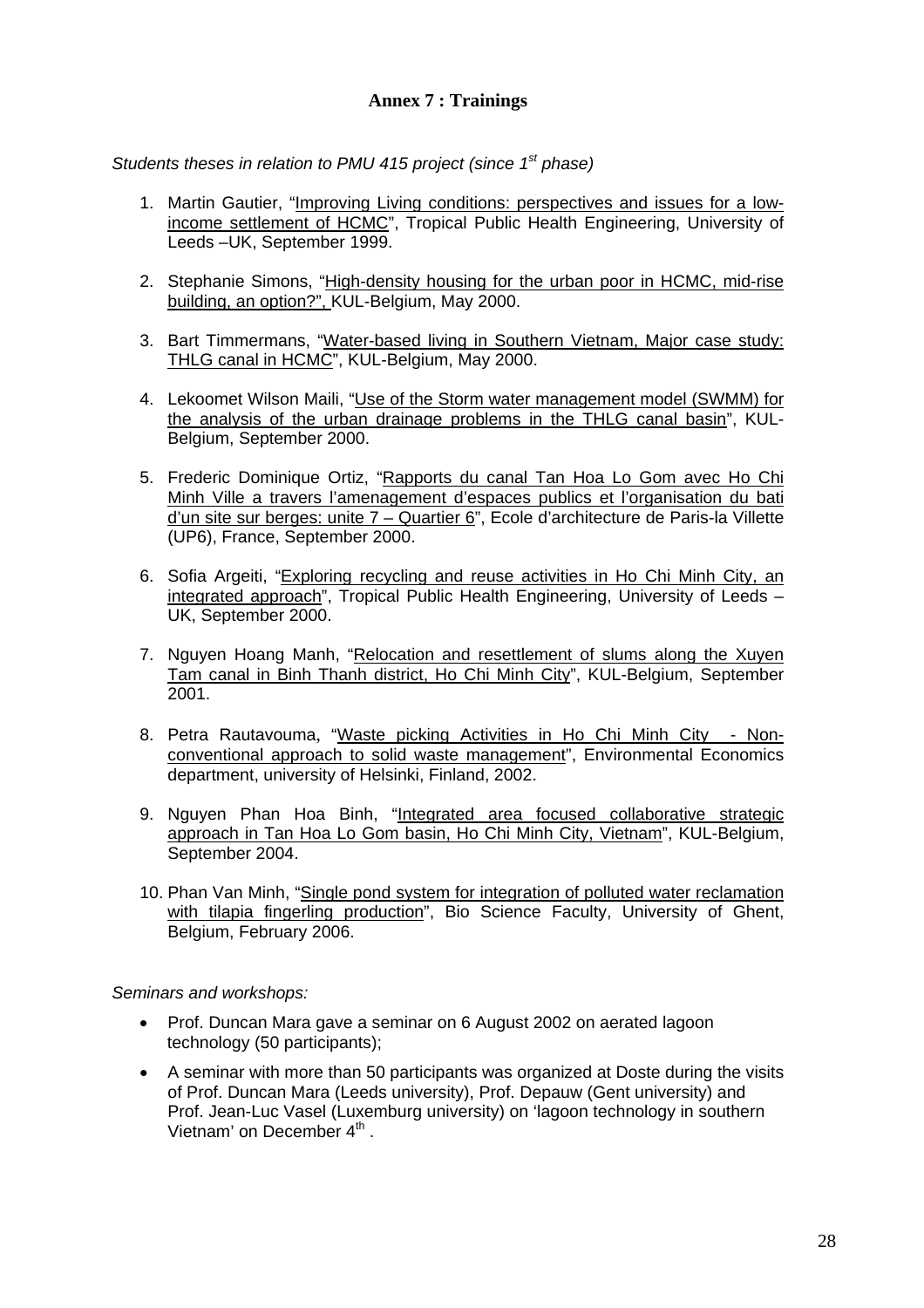- PMU 415 exchanged its experience at a workshop organized by the project CBEM (Community Based Environment Management in Tan Hoa Lo Gom basin) with the Portland State University and Centema.
- In April 2006 PMU 415 organized 3 (inter)national seminars in the Legend Hotel in Ho Chi Minh City to present the findings of the 4 evaluation missions (solid waste, resettlement, lagoon WWTP, social activities) and disseminate its experiences.

### *Trainings and studytours:*

- PMU 415 staff received extra training in the following subjects:
	- English language (continuously, 7 pp)
	- GIS (2002, 1 p)
	- Information Technology (2003, 1 p)
	- Secretariat management (2003, 1p)
	- Public tendering (2002, Hanoi 4 days, 5p)
	- Public tendering (2003, Vung Tau, 1 week, 1p)
	- Construction contract management (2003, 4 days, 1 accountant)
	- Site supervision (2003, 3p)
	- Construction management one day seminar (Decree 16, 2005, 5 p)
- From 19 to 21 September a studytour was organized to the Dam Rong lagoon in Da Nang with participants from the PC HCMC, Doste, the consultant and PMU 415. This lagoon is not well functioning and the visit provided useful information.
- From 25 to 27 October 03 PMU 415 organized its first teambuilding weekend. The evaluation shows that the activity was well appreciated and should be repeated. All PMU staff attended the weekend, with the exception of recent or upcoming mothers.
- In the framework of the contract with CEP for management of the construction loan revolving fund, several trainings for CEP staff and beneficiaries took place.

*Visits to the project, including press:*

- (2002) Province of East-Flanders (Belgium)
- (2002) French Embassy and the Agence Francaise de Developpement (AFD)
- (2002) Belgian Senate and the Belgian Embassy
- (2003) DGDC and BTC headoffices Belgium
- (2003) French consulate
- (2003) Prince Philippe of Belgium and Minister of Economy Mrs. Moerman, who visited the project and inaugurated with vice-chairman Mr. Nguyen Van Dua the Ba Lai Small Transfer Station
- (2003) H.E. Mr. Verwilghen, Belgian Minister for Development Cooperation, accompanied by delegations of the DGDC and BTC headoffices.
- (2004) Governor Mr. Balthazar of the Province of East-Flanders, Belgium
- (2005) Prof. Joost Van Buren and two master degree students of the university of Wageningen (Netherlands) visited the project for their studies on environment and resettlement.
- (2005) International Conference on Urban Environmental Management (50 pp)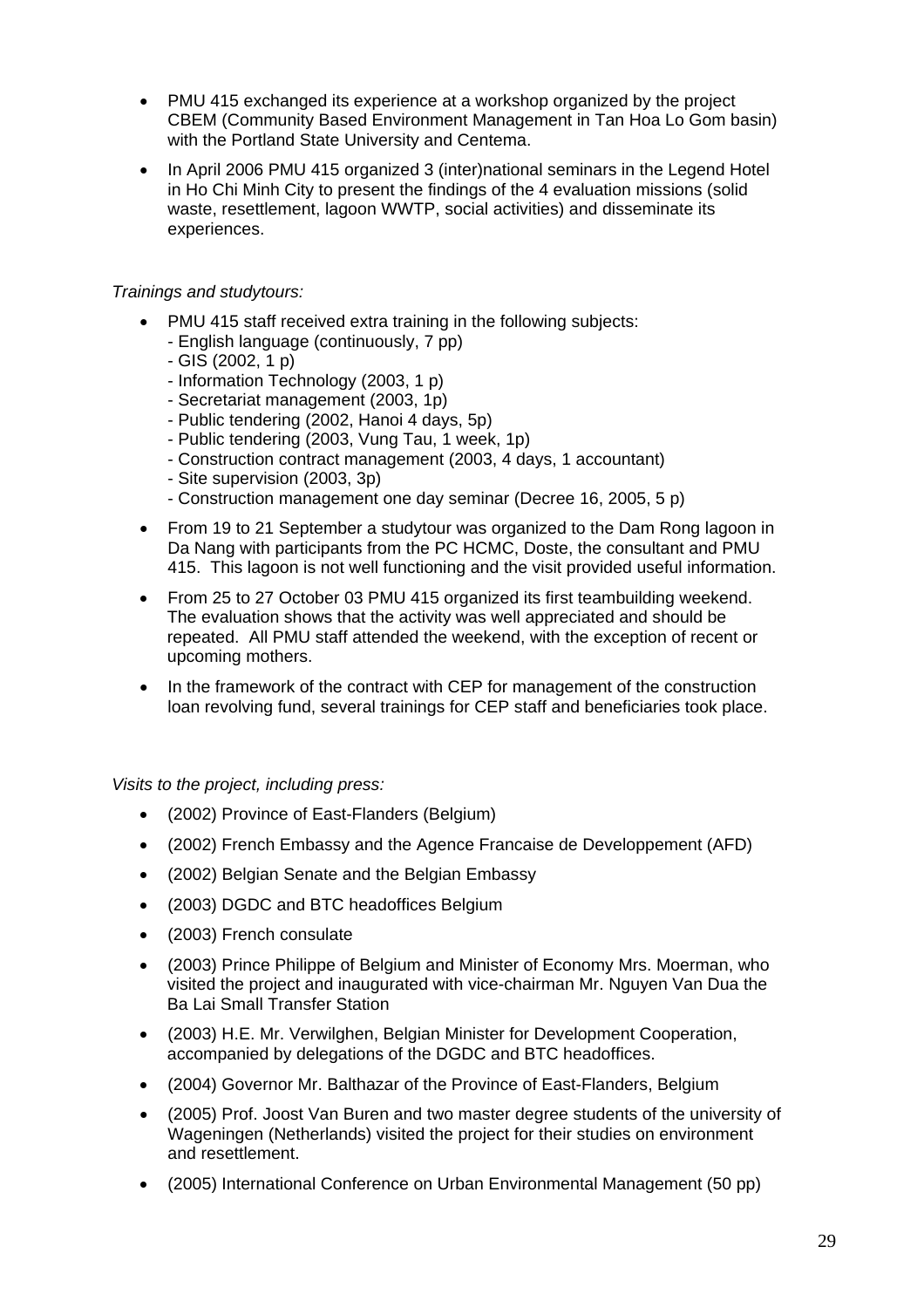- (2005) PC HCMC, DGDC and BTC officials
- (2005) BTC Headquarter Brussels representatives
- (2006) Belgian Television, newspaper, magazine
- (2006) evaluation experts, seminar participants

#### *Students' practice at PMU 415 office:*

- The French undergraduate student in environmental engineering Mathilde Leroux worked with PMU 415 (lagoon unit) in July 03 as practice required in her studies.
- Three Belgian construction engineer students (Martin Broer, Timothy Absillis, Pieter Broekaert). worked with the urban unit of PMU 415 in July 03 as practice in the framework of their studies at the Hogeschool Gent, Belgium.
- Three Vietnamese 4th year students (Phan Thi Thuy Ngan, Doan Thuy Ngoc Phung, Pham Nguyen Bao Hanh) of the Polytecnic university, Environmental Department (Environmental Management), were involved in practice work with PMU 415 in July 03.
- Three Belgian construction engineer students of the Hogeschool Ghent worked with the urban unit of PMU 415 in July 04 as practice for their studies.
- Three Vietnamese  $4<sup>th</sup>$  year students of the Polytecnic university, Environmental Department (Environmental Management), did practice work in July 04.
- Four students from the Open University of HCMC practiced as social workers in the Ward 11 project area (2006).
- PMU 415 supported students from the Washington University, Van Lang University, Open University of HCMC, and the Social Science & Humanities University for their theses and practice work.